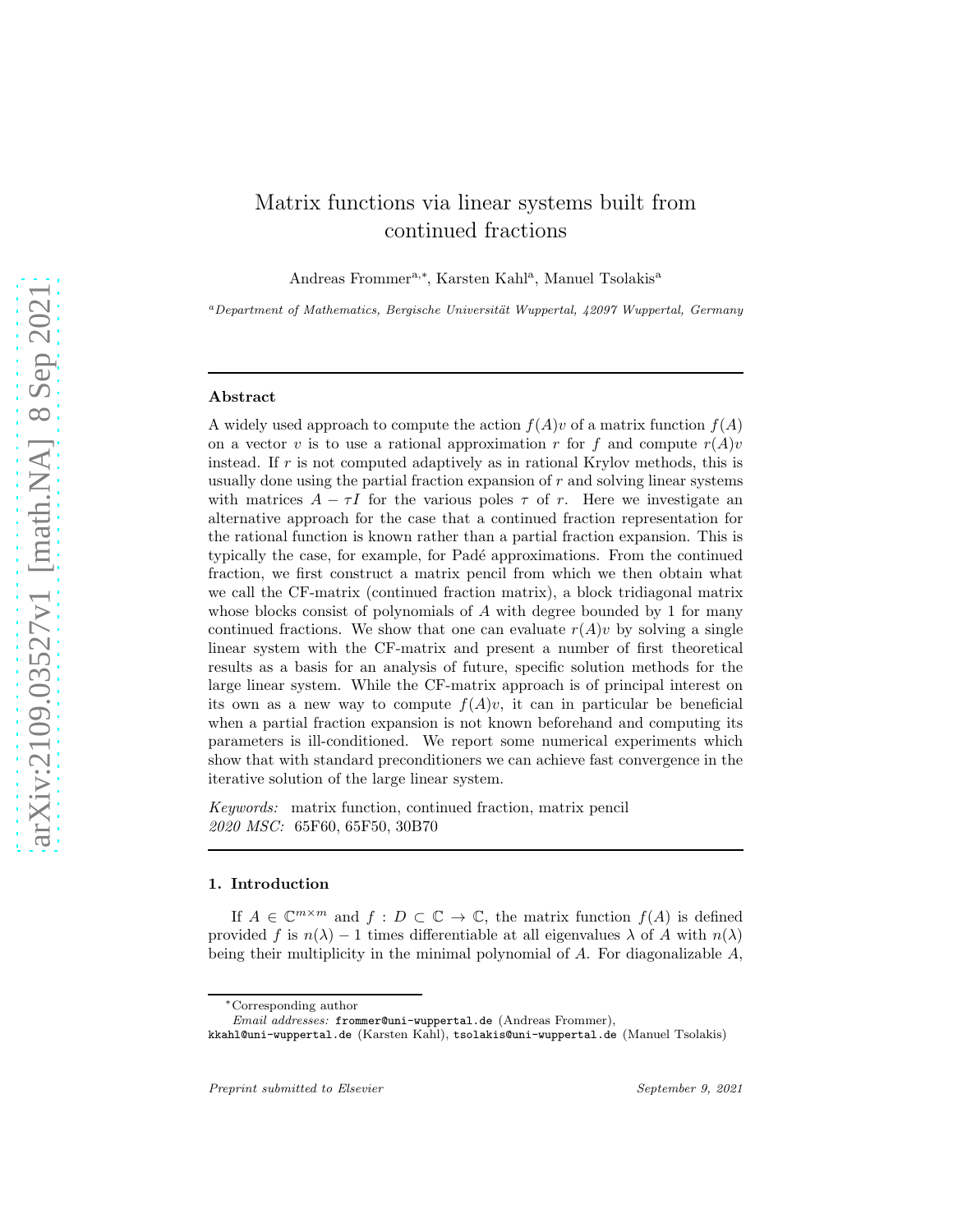i.e.,  $A = W\Lambda W^{-1}$  with  $\Lambda = \text{diag}(\lambda_1, \ldots, \lambda_n)$  (implying  $n(\lambda_i) = 1$  for all i), one has

$$
f(A) = W \operatorname{diag}(f(\lambda_1), \dots, f(\lambda_n))W^{-1},
$$

and if A is not diagonalizable, a similar representation for  $f(A)$  can be given involving the Jordan blocks of A. We refer the reader to [\[1\]](#page-24-0) for the above facts as well as for many further results on properties and computational methods for matrix functions.

Even when A is sparse,  $f(A)$  is typically a full matrix. This implies that if A is large and sparse, we are practically bound to compute the action  $f(A)v$  of  $f(A)$  on a vector v rather than computing the full matrix  $f(A)$ , and it is this situation that we consider in this paper.

Most of the existing methods fall into one of the two following categories:  $f(A)v$  is computed approximately as the action of a matrix polynomial  $p(A)$ on v, or it is approximated as the action of a rational matrix function  $r(A)$  on v. The polynomial p or the rational function  $r$  can either be obtained by using *a priori* information about the matrix A like information about its spectrum or its numerical range, or it can be constructed adaptively in a process that accumulates increasingly accurate information on the spectral properties of A, depending on the vector v.

For example, if A is Hermitian and if we know an interval  $[a, b]$  containing the spectrum of A, we can use Chebyshev best polynomial or rational approximations for f on  $[a, b]$  or approximations to these best approximations like truncated Chebyshev series approximations, see, e.g., [\[1](#page-24-0), [2](#page-24-1), [3](#page-24-2), [4,](#page-24-3) [5\]](#page-24-4). On the other hand, Arnoldi approximations for  $f(A)v$  take their values from the Krylov subspace spanned by  $A$  and  $v$  and as such adaptively produce polynomial approximations, depending not only on  $A$  but also on  $v$ . The same holds true for the rational approximations obtained in rational Krylov subspace methods. We refer to [\[6\]](#page-24-5) or [\[1](#page-24-0)] for an overview of Arnoldi-type methods and to the review [\[7\]](#page-24-6) for rational Krylov methods.

In polynomial methods, the computational cost is determined by matrixvector products with A, whereas in rational approximation methods the cost typically resides in solving linear systems with matrices  $A - \tau I$ , where  $\tau$  is a pole. Of course, solving linear systems is usually much more expensive than a matrix-vector multiplication, but the additional cost when using rational approximations is often more than balanced for by the fact that we get much better approximation properties.

In this paper, we study the situation where a rational approximation  $r$  to f is given via a continued fraction expansion. This is naturally the case, for example, for Padé approximations. It is well known that one can evaluate a continued fraction solving a linear system with a tridiagonal matrix, see, e.g., [\[8,](#page-24-7) [9\]](#page-24-8). In a similar fashion, we use in this paper the continued fraction ("CF") to construct a block tridiagonal "CF-matrix" of size  $m(n + 1)$ , where *n* is the degree of the continued fraction, such that we can retrieve  $r(A)v$  as the first m components of a linear system involving the CF-matrix. We then investigate spectral properties of the CF-matrix. In this manner, we contribute to estab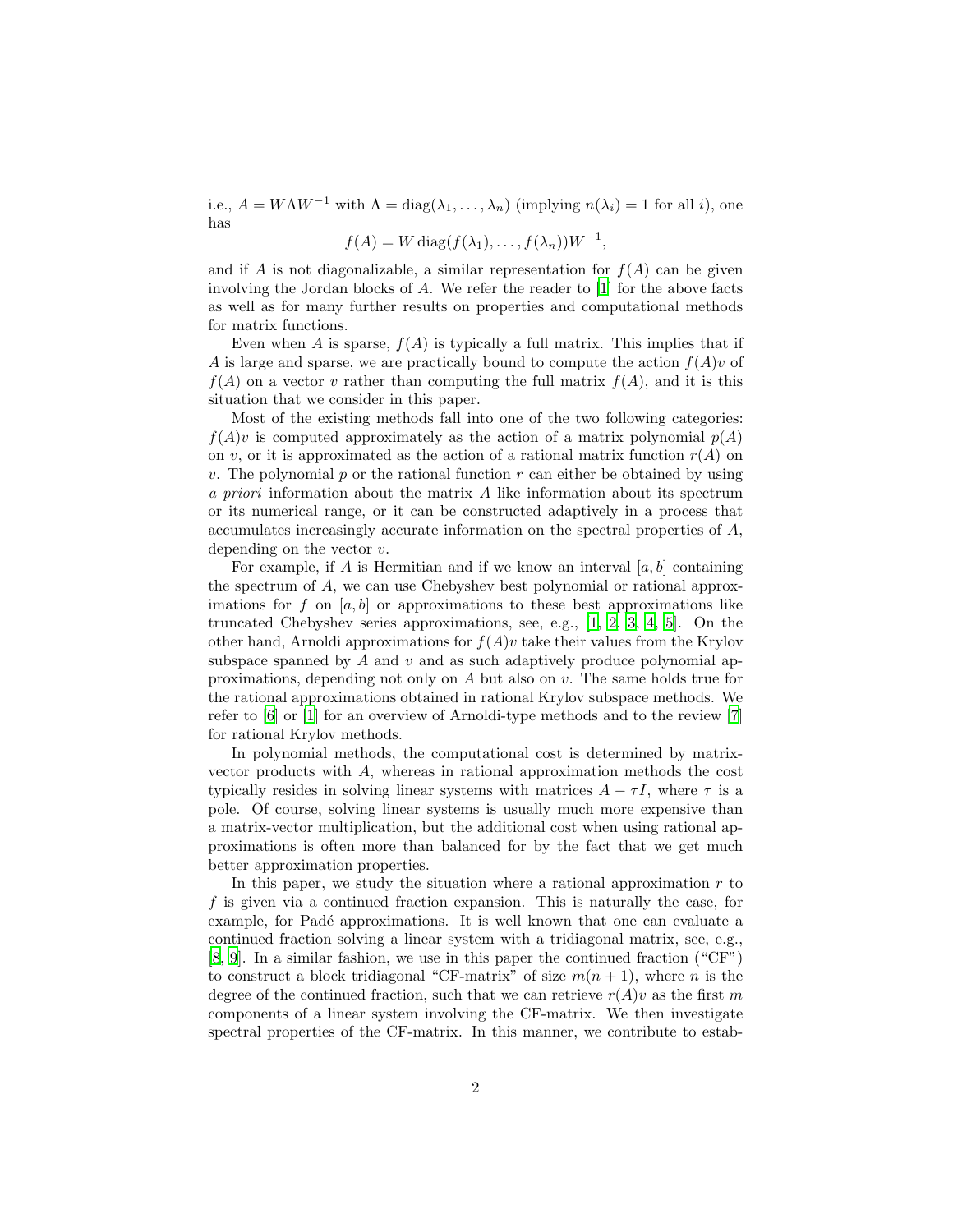lishing and analyzing a new way to approximate  $f(A)v$  using a rational function for which we do not have to know or compute its poles. Our investigations are meant to provide first results which lay the ground for being able to develop particularly efficient solution methods for the CF-matrix in the future like, for example, adequately preconditioned Krylov subspace methods or multigrid approaches. The numerical examples in this paper illustrate first steps into this direction.

The paper is organized as follows: We recall the most important definitions and properties of continuous fractions in section [2.](#page-2-0) In section [3](#page-5-0) we then develop in detail how to construct the CF-matrix from which we get  $f(A)v$  as a part of the solution for a particular right-hand side. Section [4](#page-10-0) discusses special but important cases in which the CF-matrix takes a particularly appealing form in the sense that no higher powers of A appear in its blocks. This allows us to fully characterize the partial fraction expansion form of the rational function via the Weierstrass canonical form of certain matrix pencils and to establish relations between a block Gauss-Seidel and a block Jacobi iteration on the CF-matrix with Gauss-Seidel and Jacobi performed on the systems  $A - \tau_i I$ ,  $\tau_i$  being the poles. Section [5](#page-20-0) presents a few numerical examples comparing the convergence of preconditioned GMRES [\[10\]](#page-24-9) on the CF-matrix and on the systems resulting from the partial fraction expansion.

## <span id="page-2-0"></span>2. Continued fractions and rational functions

We start by reviewing some properties of continued fractions that can be found in standard literature, e.g., [\[11](#page-24-10)].

Given a formal continued fraction as

$$
g = b_0 + \prod_{i=1}^{\infty} \left(\frac{c_i}{b_i}\right) = b_0 + \frac{c_1}{b_1 + \frac{c_2}{b_2 + \dots}}, \quad b_i, c_i \in \mathbb{C}
$$

its n-th *approximant* (sometimes also called *convergent*) is defined by

$$
g_n = b_0 + \prod_{i=1}^n \left(\frac{c_i}{b_i}\right) = b_0 + \frac{c_1}{b_1 + \frac{c_2}{b_2 + \dots + \frac{c_n}{b_n}}}
$$

with corresponding *tail*

$$
t_n = \prod_{i=n+1}^{\infty} \left( \frac{c_i}{b_i} \right).
$$

In this definition, we always assume that either  $c_i \neq 0$  for all i or that if  $c_n = 0$ for some n, then  $b_i = 1$  and  $c_i = 0$  for all  $i \geq n$ . In the latter case, we say that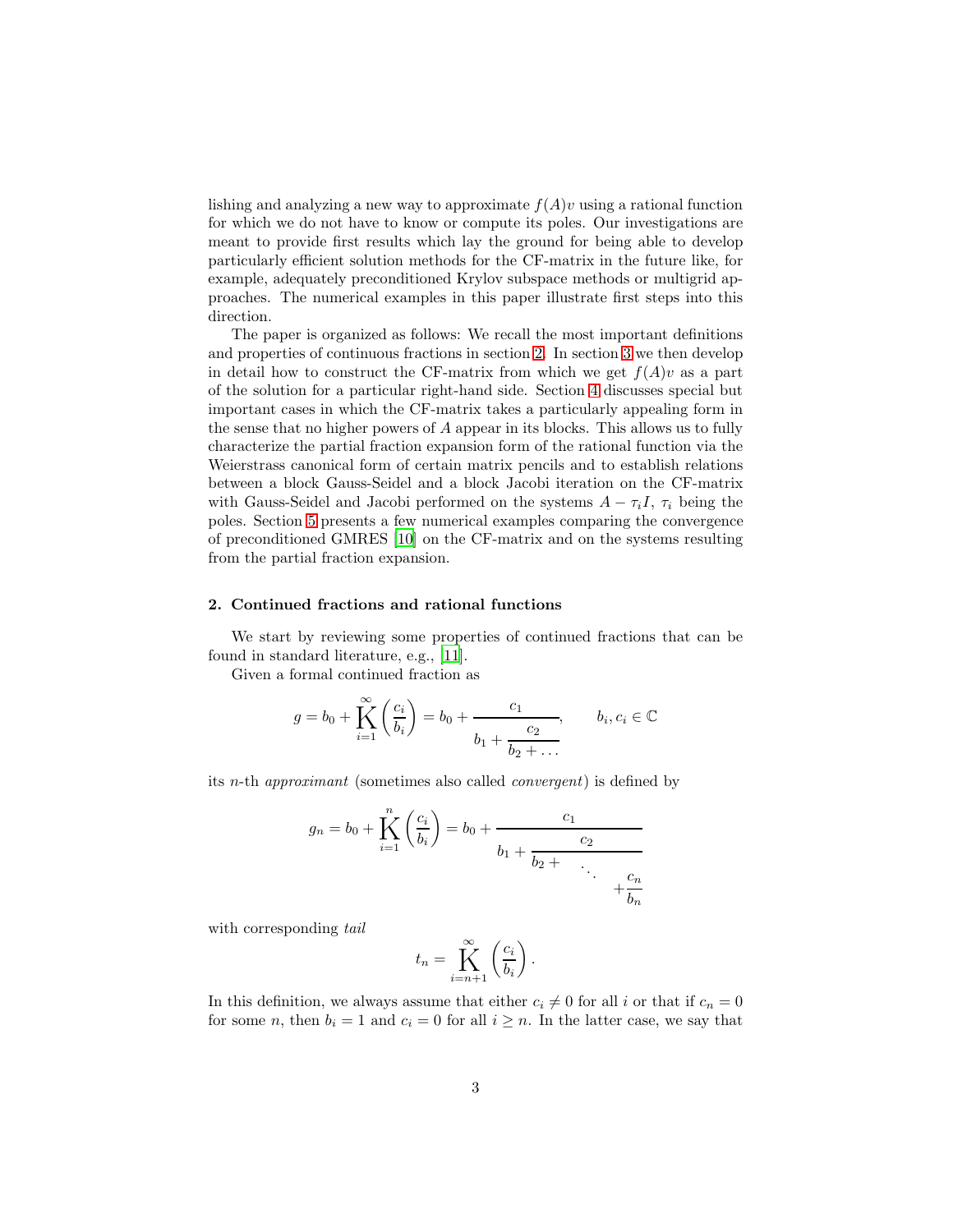the continued fraction is *finite* and also write

<span id="page-3-0"></span>
$$
g = b_0 + \bigwedge_{i=1}^n \left(\frac{c_i}{b_i}\right) = g_n.
$$

With these assumptions, considering the usual extension of complex arithmetic to  $\mathbb{C} \cup \{\infty\}$ , we see that each approximant  $g_n$  to a formal continued fraction is defined with value in  $\mathbb{C}\cup\{\infty\}$ , and we say that g exists with value  $\lim_{n\to\infty} g_n \in$  $\mathbb{C} \cup \{\infty\}$  if this limit exists.

The approximant  $g_n$  of a continued fraction can be expressed as a simple fraction  $g_n = \frac{p_n}{q_n}$  with  $p_n$ ,  $q_n$  determined by the recursion

$$
\begin{bmatrix} p_{-1} \\ q_{-1} \end{bmatrix} = \begin{bmatrix} 1 \\ 0 \end{bmatrix}, \quad \begin{bmatrix} p_0 \\ q_0 \end{bmatrix} = \begin{bmatrix} b_0 \\ 1 \end{bmatrix}, \quad \begin{bmatrix} p_n \\ q_n \end{bmatrix} = b_n \begin{bmatrix} p_{n-1} \\ q_{n-1} \end{bmatrix} + c_n \begin{bmatrix} p_{n-2} \\ q_{n-2} \end{bmatrix} \text{ for } n \ge 1. \tag{1}
$$

The tails obey the simple "backward" recursion

<span id="page-3-3"></span>
$$
t_n = \frac{c_{n+1}}{b_{n+1} + t_{n+1}} \quad \text{for } n = 0, 1, \dots,
$$
 (2)

<span id="page-3-1"></span>with  $b_0 + t_0 = g$ .

**Remark 2.1.** The recursion eq. [\(1\)](#page-3-0) allows that for a given n either  $p_n$  or  $q_n$ can be zero (which then gives  $g_n = 0$  or  $g_n = \infty$ ), but that  $p_n$  and  $q_n$  cannot vanish at the same time. Indeed, if this were the case, the recursion shows that the vectors  $\begin{bmatrix} p_i \\ q_i \end{bmatrix}$  end up being all collinear for  $i = n-1, n-2, \ldots, -1$ , an obvious contradiction to the definition of these vectors for  $i = 0$  and  $i = -1$ .

Note that the value of a continued fraction does not change if we expand each inner fraction with arbitrary factors  $d_i \neq 0$  in the sense that

<span id="page-3-2"></span>
$$
g = b_0 + \prod_{i=1}^{\infty} \left( \frac{c_i}{b_i} \right) = b_0 + \prod_{i=1}^{\infty} \left( \frac{d_{i-1} d_i c_i}{d_i b_i} \right), \quad d_0 = 1.
$$
 (3)

Continued fractions can be extended to also represent functions of a (complex) variable z. This is usually achieved by using polynomials as partial numerators and denominators,

$$
g(z) = b_0(z) + \prod_{i=1}^{\infty} \left( \frac{c_i(z)}{b_i(z)} \right)
$$
 with  $c_i(z), b_i(z)$  polynomials in z.

The approximants  $g_n(z)$  are then rational functions, see eq. [\(1\)](#page-3-0). For instance, continued fractions of the form

$$
g(z) = b_0 + \prod_{i=1}^{\infty} \left(\frac{c_i z}{1}\right)
$$
 (4)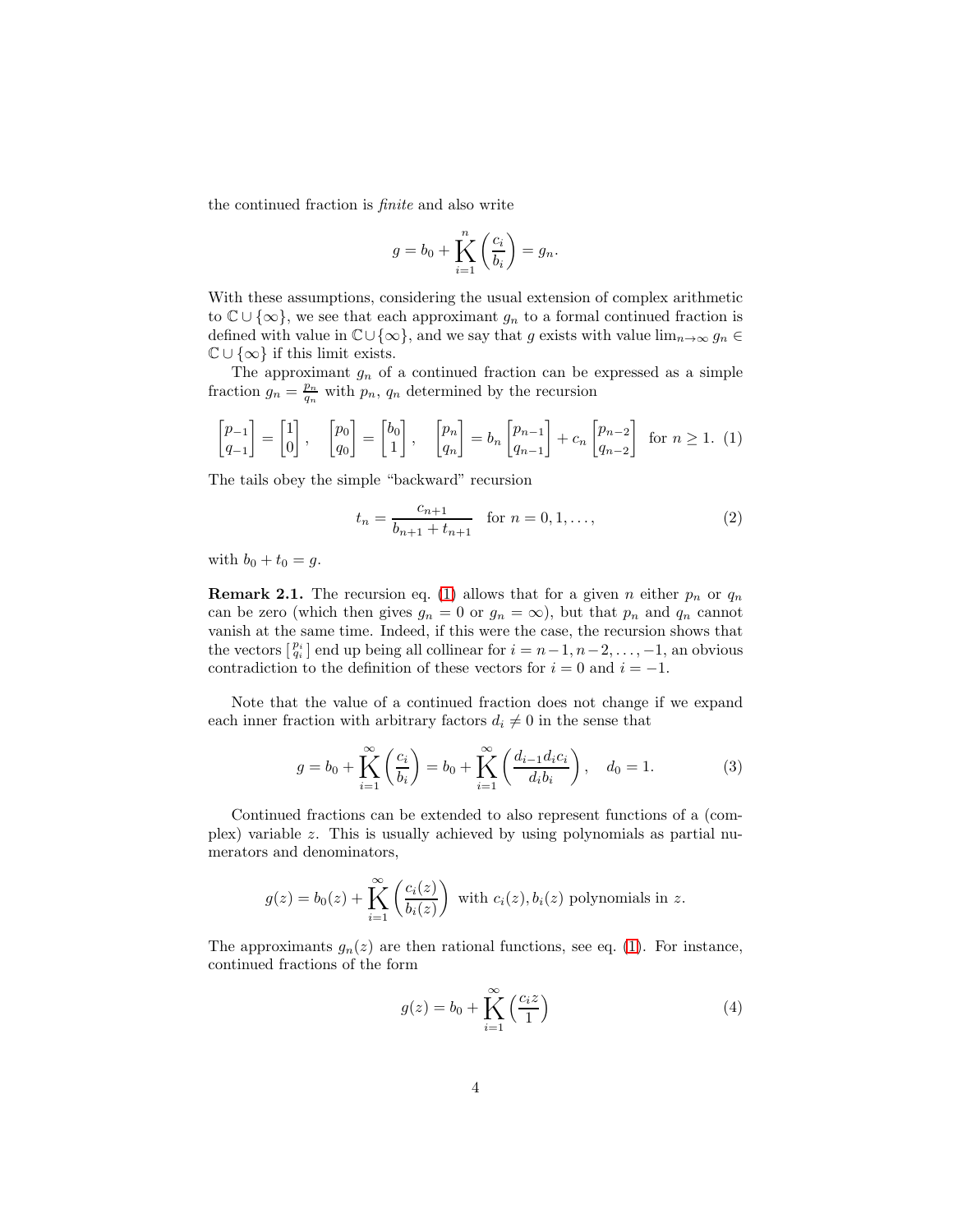are called *regular C-fractions*. It is known that for every Stieltjes function  $f(z)$  (see [\[12\]](#page-25-0) for a definition), there exists a regular C-fraction such that the approximants yield a *descending staircase* of Padé approximations for  $f(z)$ , i.e.,

$$
g_n(z) = r_{\lceil \frac{n}{2} \rceil, \lfloor \frac{n}{2} \rfloor}(z).
$$

Recall that the Padé approximation  $r_{k,l}(z) = \frac{p_{k,l}(z)}{q_{k,l}(z)}$  is the rational function with numerator degree k and denominator degree  $\ell$  for which at least the first  $k + l$  terms of the Taylor expansion at 0 agree with the approximated function  $f(z)$ ,

<span id="page-4-0"></span>
$$
f(z) - \frac{p_{k,l}(z)}{q_{k,l}(z)} = \mathcal{O}(z^{k+l+1}).
$$

We refer to [\[13](#page-25-1)] as a reference for the theory of Padé approximations and to [\[13,](#page-25-1) [11\]](#page-24-10) for the many connections which exist between Padé approximations and continued fractions.

C-fractions can be *contracted*, see [\[11\]](#page-24-10), which gives the new continued fraction

$$
\widetilde{g}(z) = b_0 + \frac{c_1 z}{1 + c_2 z + \mathbf{K}_{i=2}^{\infty} \left( \frac{-c_{2i-2} c_{2i-1} z^2}{1 + (c_{2i} + c_{2i-1}) z} \right)},
$$
\n
$$
\widetilde{g}_n(z) = r_{n,n}(z) = g_{2n}(z),
$$
\n(5)

in which the *n*-th approximant corresponds to the  $2n$ -th approximant of the original C-fraction. We can thus represent the diagonal  $(n, n)$ -Padé approximation of a Stieltjes function as a contracted C-fraction of the form eq. [\(5\)](#page-4-0).

More generally, for each  $j \in \mathbb{N}$  the Padé approximations  $r_{j+\lceil \frac{n}{2} \rceil, \lfloor \frac{n}{2} \rfloor}(z)$  can be obtained as the approximants of a continued fraction of the form

$$
r_{j,0}(z) + z^j \prod_{i=1}^{\infty} \left(\frac{c_i z}{1}\right).
$$

For Padé approximations with  $k < l$ , we note that the reciprocal rational function  $r_{k,l}(z)^{-1} = \frac{q_{k,l}(z)}{p_{k,l}(z)}$  $\frac{q_{k,l}(z)}{p_{k,l}(z)}$  is the Padé approximation of  $f(z)^{-1}$  with switched degrees. As the inverse of a continued fraction is again a continued fraction

$$
g = b_0 + \prod_{i=1}^{\infty} \left( \frac{c_i}{b_i} \right) \quad \Longrightarrow \quad g^{-1} = 0 + \prod_{i=0}^{\infty} \left( \frac{c_i}{b_i} \right), \quad c_0 = 1,
$$

one can construct Padé approximants with  $k < l$  by considering  $f(z)^{-1}$ .

Every rational function can be written as a finite continued fraction. One way to obtain such a finite continued fraction is by using the Euclidean algorithm with polynomial long division to find the greatest common divisor of the polynomials  $p(z)$  and  $q(z)$ , see, e.g., [\[14\]](#page-25-2),

$$
\frac{p(z)}{q(z)} = b_0(z) + \frac{a(z)}{q(z)} = b_0(z) + \frac{1}{\frac{q(z)}{a(z)}}.
$$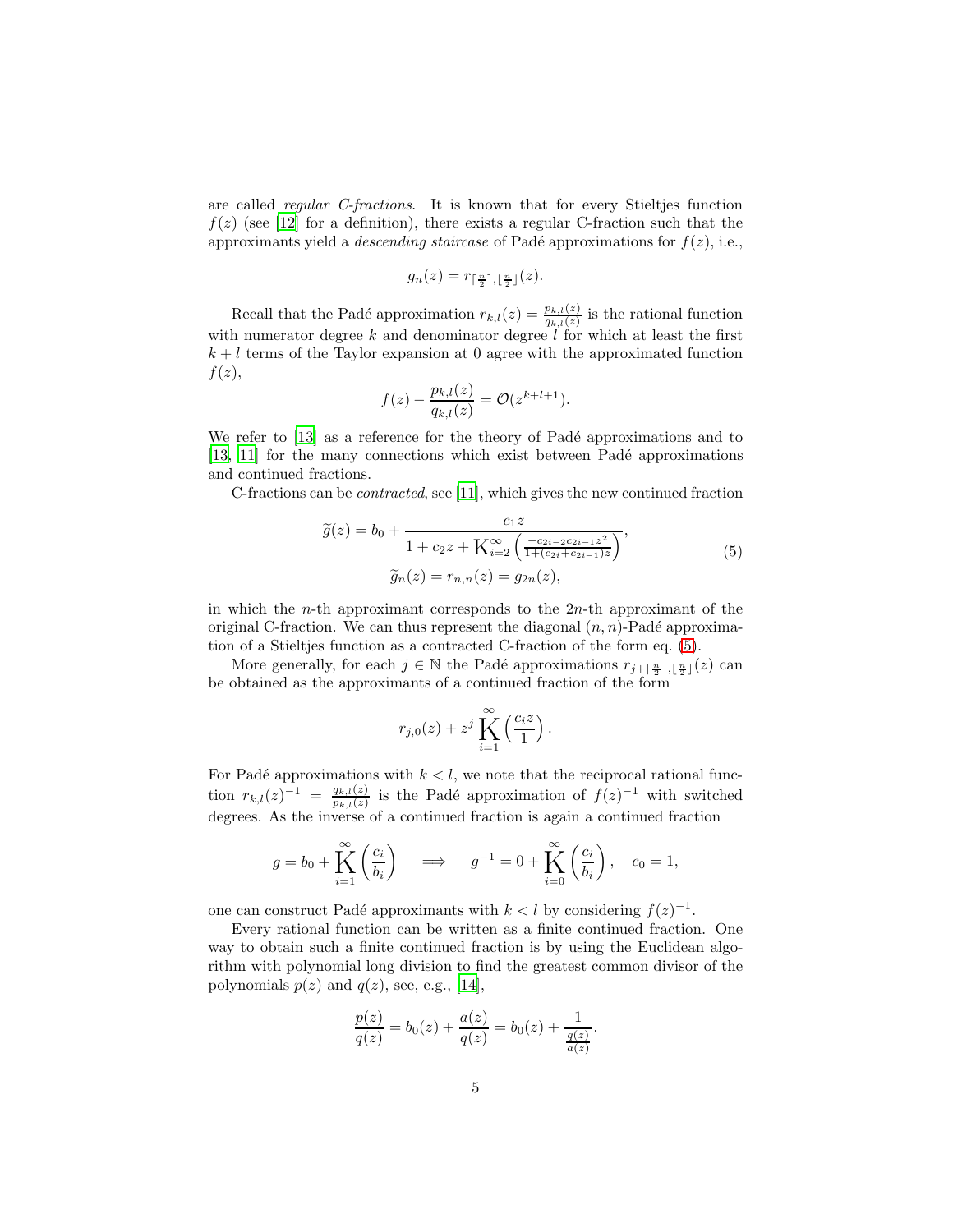Here, the degree of the remainder  $a(z)$  is less than the degree of  $q(z)$ , and one recurses with the new rational function  $\frac{q(z)}{a(z)}$  until the remainder is zero. We write the resulting continued fraction as

$$
\frac{p(z)}{q(z)} = b_0(z) + \sum_{i=1}^n \left(\frac{1}{b_i(z)}\right).
$$

Note that the continued fractions obtained in this manner are not C-fractions: The polynomials are in the partial denominators instead of the partial numerators. In particular, even if one starts at a Padé approximation, the process just described yields a continued fraction whose approximants are not necessarily Padé approximations of lower degree.

## <span id="page-5-0"></span>3. CF-matrices

In this section, we show how the inverse of the approximant  $g_n$  of any (formal) continued fraction  $g$  can be obtained as the  $(1, 1)$  entry of the inverse of a tridiagonal matrix  $T_n$  built from the partial numerators and denominators. By extension, we show the connection between the action  $r(A)v$  of a rational matrix function  $r(A)$  on a vector v and the solution of a single, block tridiagonal linear system.

# <span id="page-5-2"></span>*3.1. Continued fractions and tridiagonal matrices*

**Theorem 3.1.** Let the continued fraction  $g = b_0 + K_{i=1}^{\infty} \left( \frac{c_i}{b_i} \right)$ *be given and*  $g_n$ *denote its n*-th approximant with  $g_n \neq 0$ . If the entries of the tridiagonal matrix

$$
T_n = \begin{bmatrix} \beta_0 & \gamma_1 & & \\ \alpha_1 & \beta_1 & \ddots & & \\ \vdots & \ddots & \ddots & \ddots & \\ \vdots & \ddots & \ddots & \ddots & \\ \vdots & \ddots & \ddots & \ddots & \\ \vdots & \ddots & \ddots & \ddots & \\ \vdots & \ddots & \ddots & \ddots & \\ \vdots & \ddots & \ddots & \ddots & \\ \end{bmatrix} \in \mathbb{C}^{(n+1)\times(n+1)}
$$

*fulfill*

$$
\beta_i = b_i, \quad i = 0, \dots, n,
$$
  

$$
-\alpha_i \gamma_i = c_i, \quad i = 1, \dots, n,
$$

*then the matrix*  $T_n$  *is nonsingular and* 

<span id="page-5-1"></span>
$$
g_n^{-1} = (T_n^{-1})_{1,1}.
$$

*Proof.*  $(T_n^{-1})_{1,1}$  is the first entry of the solution x of the linear system  $T_n x = e_1$ with  $e_1$  being the first unit vector. Using Cramer's rule we have

$$
(T_n^{-1})_{1,1} = e_1^{\mathsf{T}} T_n^{-1} e_1 = \frac{e_1^{\mathsf{T}} \operatorname{adj}(T_n) e_1}{\det(T_n)} = \frac{\det(T'_n)}{\det(T_n)},
$$
\n(6)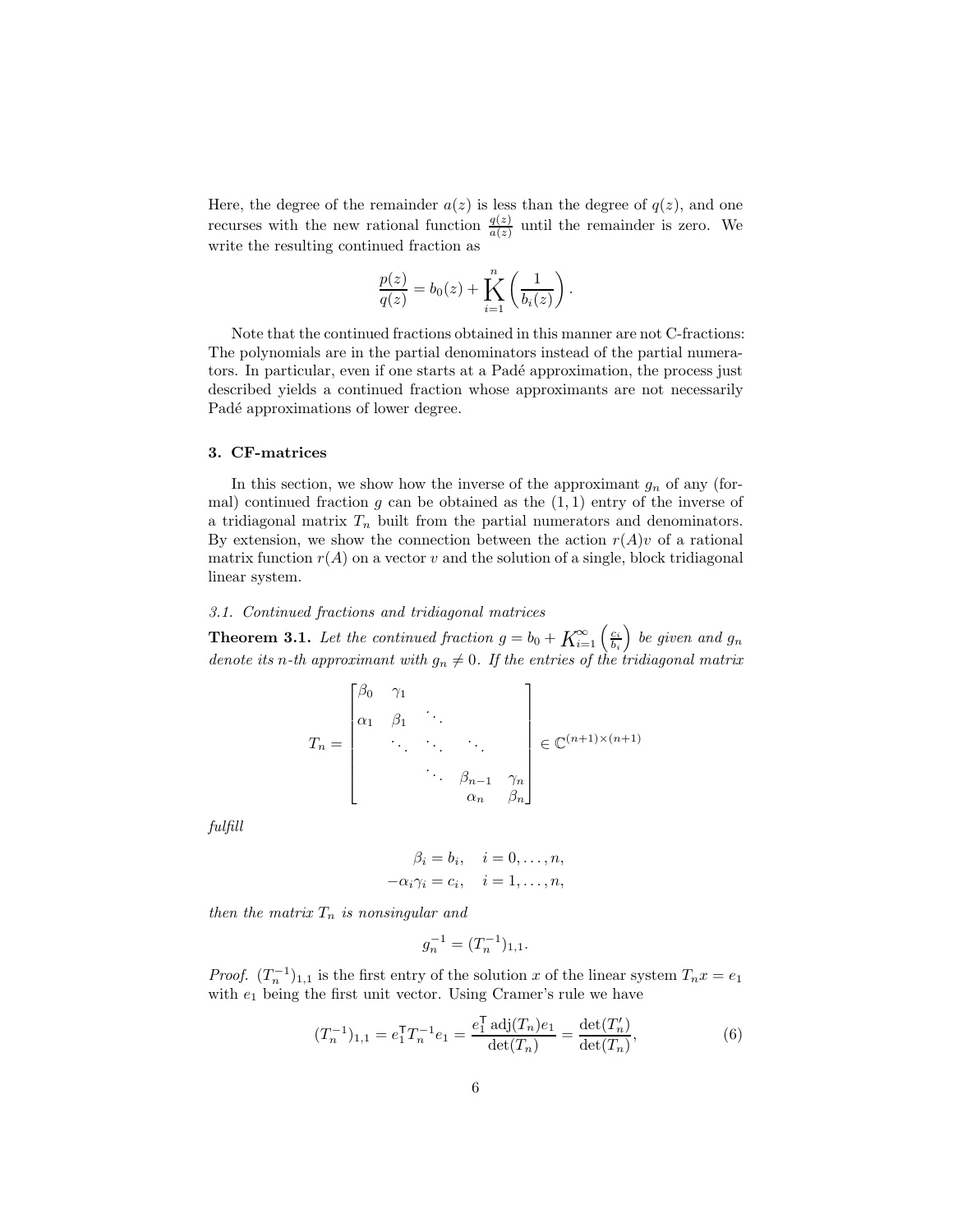where  $T'_n$  is obtained from  $T_n$  by replacing  $\beta_0$  with 1 and  $\alpha_1$  with 0. Let  $d_i = \det(T_i)$  denote the *i*-th principal minor of  $T_n$ . Then we have the recurrence relation

$$
d_{-1} = 1
$$
,  $d_0 = \beta_0$ ,  $d_i = \beta_i d_{i-1} - \alpha_i \gamma_i d_{i-2}$ , for  $i = 1, ..., n$ .

Due to  $\beta_i = b_i$  and  $\alpha_i \gamma_i = -c_i$ , this is exactly the recursion for the numerators  $p_i$  from eq. [\(1\)](#page-3-0), i.e.,  $d_i = p_i$ . As we assumed  $g_n \neq 0$ , we have  $d_n = p_n \neq 0$ and thus  $T_n$  is nonsingular. In a similar manner, we obtain that the principal minors  $d'_i$  of  $T'$  satisfy the same recursion as  $q_i$  from eq. [\(1\)](#page-3-0). Thus, for  $i = n$ , we obtain from eq. [\(6\)](#page-5-1) that

$$
(T_n^{-1})_{1,1} = \frac{q_n}{p_n} = g_n^{-1}.
$$

**Remark 3.2.** If  $T_n$  is singular, we still have  $p_n = d_n$ , but now with value 0. theorem [2.1](#page-3-1) shows that in this case  $q_n = \det(T'_n) \neq 0$ . Thus theorem [3.1](#page-5-2) also holds in the case  $g_n = 0$ , where  $T_n$  is singular, if we interpret  $(T_n^{-1})_{1,1}$  as  $\infty$ .

<span id="page-6-1"></span>**Corollary 3.3.** *Theorem [3.1](#page-5-2) still holds if*  $T_n$  *is multiplied with any two nonsingular matrices from the left and the right as long as*  $e_1$  *is a right and left eigenvector, respectively, of these matrices with reciprocal eigenvalue:*

$$
\left\{\n \begin{aligned}\n H_{\ell}^{-1}e_1 &= \lambda e_1 \\
 e_1^{\sf T} H_{r}^{-1} &= \lambda^{-1} e_1^{\sf T}\n \end{aligned}\n \right\}\n \implies g_n^{-1} = e_1^{\sf T} T_n^{-1} e_1 = e_1^{\sf T} (H_{\ell} T_n H_r)^{-1} e_1.
$$

*In particular, using diagonal matrices*  $D = \text{diag}(1, d_1, \ldots, d_n)$  *for*  $H_\ell$  *and*  $H_r$  *is equivalent to expanding the continued fraction as in eq.* [\(3\)](#page-3-2)*.*

#### *3.2. Extension to matrix functions*

We now consider (formal) continued fractions as functions by assuming that the coefficients of the continued fraction  $g(z)$  are polynomials in  $z \in \mathbb{C}$  of maximum degree  $\ell$ ,

<span id="page-6-0"></span>
$$
g(z) = b_0(z) + \prod_{i=1}^{\infty} \left( \frac{c_i(z)}{b_i(z)} \right), \text{ where } b_i(z) = \sum_{j=0}^{\ell} b_i^{(j)} z^j \text{ and } c_i(z) = \sum_{j=0}^{\ell} c_i^{(j)} z^j.
$$
\n(7)

Define the tridiagonal matrices

$$
T_n^{(j)} = \begin{bmatrix} \beta_0^{(j)} & \gamma_1^{(j)} & & & \\ \alpha_1^{(j)} & \beta_1^{(j)} & \cdot & \cdot & \cdot \\ & \cdot & \cdot & \cdot & \cdot \\ & & \cdot & \cdot & \cdot \\ & & & \cdot & \beta_{n-1}^{(j)} & \gamma_n^{(j)} \\ & & & & \alpha_n^{(j)} & \beta_n^{(j)} \end{bmatrix}, \quad j = 0, \dots, \ell,
$$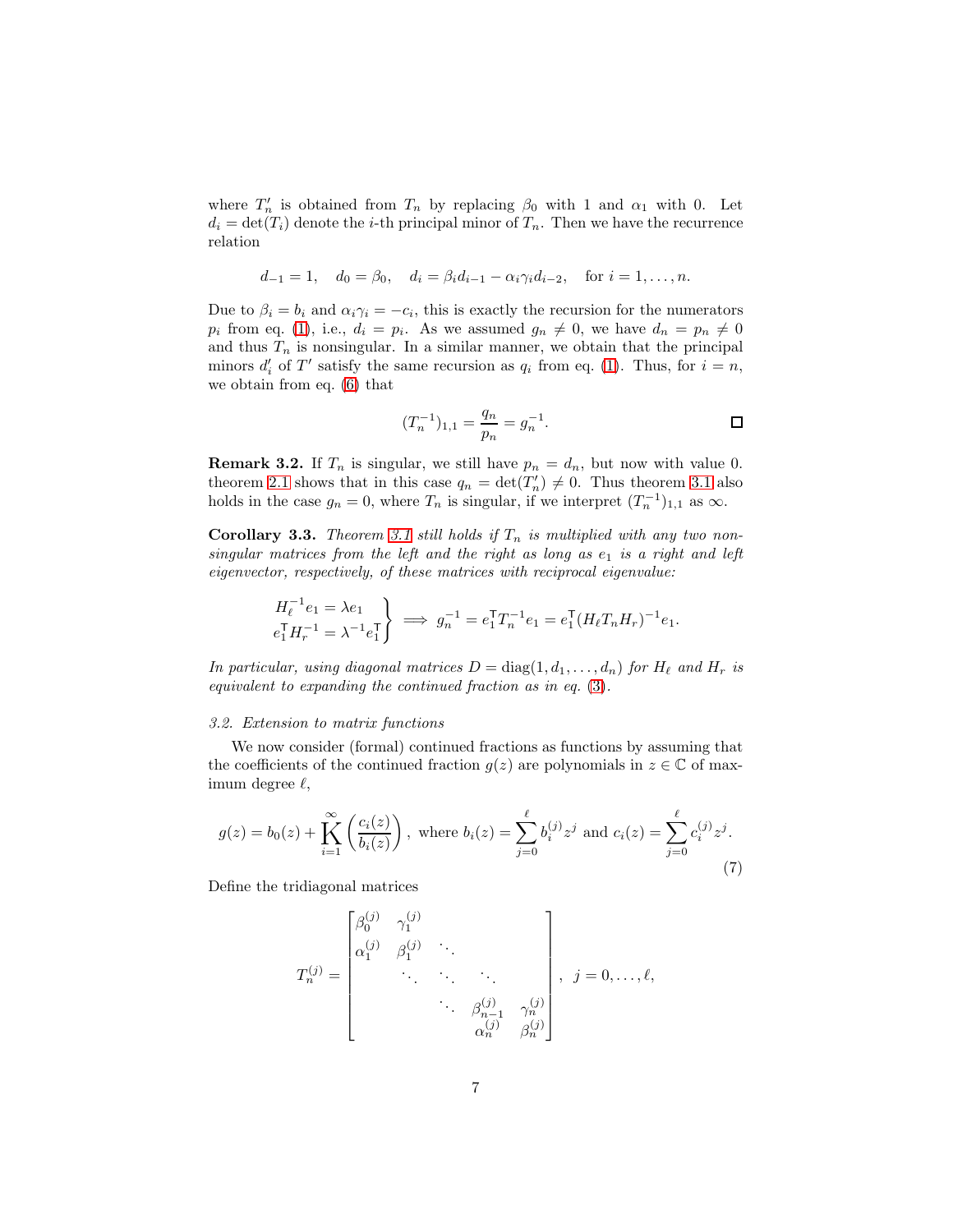<span id="page-7-1"></span>and

$$
T_n(z) = \sum_{j=0}^{\ell} T_n^{(j)} z^j = \begin{bmatrix} \beta_0(z) & \gamma_1(z) & & \\ \alpha_1(z) & \beta_1(z) & \ddots & \ddots & \\ & \ddots & \ddots & \ddots & \\ & & \ddots & \beta_{n-1}(z) & \gamma_n(z) \\ & & \alpha_n(z) & \beta_n(z) \end{bmatrix},\tag{8}
$$

where  $\alpha_i(z) = \sum_{j=0}^{\ell} \alpha_i^{(j)} z^j$ ,  $\beta_i(z) = \sum_{j=0}^{\ell} \beta_i^{(j)} z^j$ ,  $\gamma_i(z) = \sum_{j=0}^{\ell} \gamma_i^{(j)} z^j$ . Then for all z for which  $c_i(z) \neq 0$  for  $i = 1, \ldots, n$ , theorem [3.1](#page-5-2) shows that we have  $g_n(z)^{-1} = (T_n(z)^{-1})_{1,1}$  provided

<span id="page-7-0"></span>
$$
\begin{cases}\n\beta_i(z) = b_i(z), & i = 0, \dots, n, \\
-\alpha_i(z)\gamma_i(z) = c_i(z), & i = 1, \dots, n.\n\end{cases}
$$
\n(9)

By continuity, eq. [\(9\)](#page-7-0) also implies  $g_n(z)^{-1} = (T_n(z)^{-1})_{1,1}$  for those z which are a zero of one of the  $c_i$ .

Note that eq. [\(9\)](#page-7-0) means that  $\beta_i^{(j)} = b_i^{(j)}$  for the coefficients of the polynomial  $\beta_i$ , but that we have freedom in choosing the  $\alpha_i^{(j)}$  and  $\gamma_i^{(j)}$  in the sense that only the product of the two polynomials  $\alpha_i$  and  $\gamma_j$  with these coefficients is prescribed. This means that for the coefficients we in general have  $-\alpha_i^{(j)}\gamma_i^{(j)} \neq$  $c_i^{(j)}$  $\binom{J}{i}$ .

Remark 3.4. Consider the special case

$$
T_n(z) = T_n^{(0)} - zI.
$$

From theorem [3.1,](#page-5-2) we know that the continued fraction  $g_n$  constructed from the entries of  $T_n(z)$  fulfills

$$
g_n(z)^{-1} = \frac{q_n(z)}{p_n(z)} = \frac{q_n(z)}{\det(T_n^{(0)} - zI)}.
$$

Hence, the eigenvalues of a tridiagonal matrix are the zeros of the continued fraction constructed from its entries, a known fact that dates back at least to Rutishauer; see [\[15,](#page-25-3) Anhang §1].

Let us now consider a matrix  $A \in \mathbb{C}^{m \times m}$  instead of  $z \in \mathbb{C}$  and assume that the function  $g(z)$ , given by a continued fraction, is defined on the spectrum of A in the sense of [\[1\]](#page-24-0). Any approximant  $g_n(z)$  of  $g(z)$  is a rational function of z and as such defined on the spectrum of A as long as no eigenvalue of A is a pole of  $g_n(z)$ .

The value of a matrix function is independent from the way we represent the function, see [\[1\]](#page-24-0), so that with a slight abuse of notation we can write

$$
g_n(A) = b_0(A) + \sum_{i=1}^n \left( \frac{c_i(A)}{b_i(A)} \right),
$$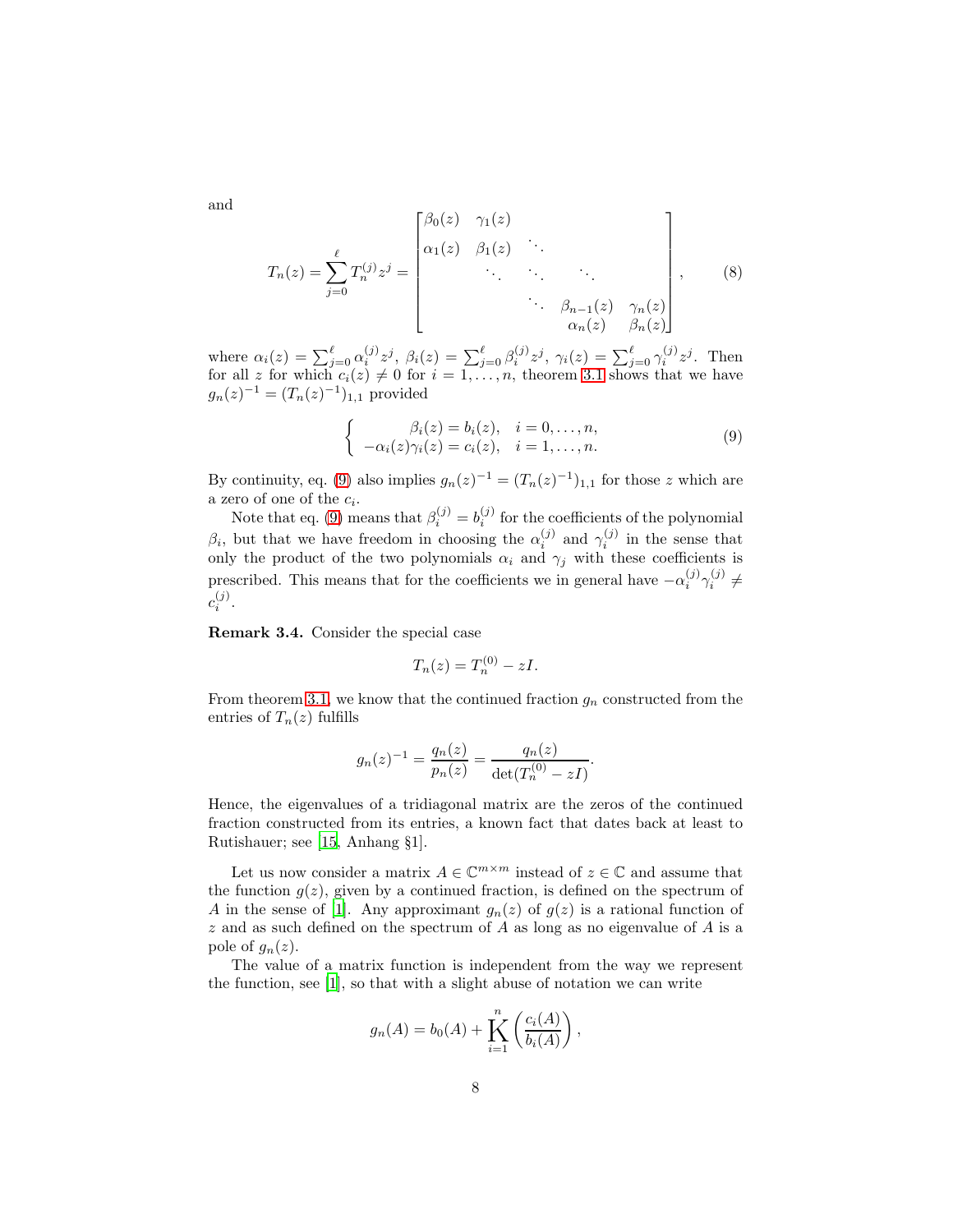where each denominator is to be understood as a matrix inversion. On the other hand, let us define the matrix  $T_n(A)$  as

<span id="page-8-0"></span>
$$
T_n(A) = \begin{bmatrix} \beta_0(A) & \gamma_1(A) & & \\ \alpha_1(A) & \beta_1(A) & \ddots & \\ & \ddots & \ddots & \ddots \\ & & \ddots & \beta_{n-1}(A) & \gamma_n(A) \\ & & \alpha_n(A) & \beta_n(A) \end{bmatrix} = \sum_{j=0}^{\ell} T_n^{(j)} \otimes A^j, \quad (10)
$$

where  $\otimes$  denotes the Kronecker product. Note that  $T_n(A) \in \mathbb{C}^{(n+1)m \times (n+1)m}$  is a *block* tridiagonal matrix.

**Definition 3.5.** The matrix  $T_n(A) \in \mathbb{C}^{(n+1)m \times (n+1)m}$  from eq. [\(10\)](#page-8-0), constructed from the approximant of a continued fraction with polynomial partial numerators and denominators, is called *CF-matrix*. (CF stands for "continued fraction".)

Due to its construction, we already know that  $\beta_i(A) = b_i(A)$  and  $-\alpha_i(A)\gamma_i(A) =$  $c_i(A)$  and so one might wonder whether—by analogy with theorem [3.1—](#page-5-2)the block  $(T_n(A)^{-1})_{1,1}$  yields the matrix function  $g_n(A)^{-1}$  of the continued fraction  $g_n(z)^{-1}$ . To show that this is indeed true, let us first introduce the UDL decomposition for block tridiagonal matrices.

<span id="page-8-1"></span>**Lemma 3.6.** *Let*  $T \in \mathbb{C}^{(n+1)m \times (n+1)m}$  *be a block tridiagonal matrix and denote its blocks by*  $T_{i,j} \in \mathbb{C}^{m \times m}$ . If T *is nonsingular and if all matrices*  $\Sigma_i$  *defined below are nonsingular, too, the following decomposition exists:*

$$
T= UDL,
$$

*where*  $D = diag(\Sigma_0, \ldots, \Sigma_n)$  *and* 

$$
U = \begin{bmatrix} I & T_{0,1} \Sigma_1^{-1} & & & \\ & \ddots & \ddots & & \\ & & I & T_{n-1,n} \Sigma_n^{-1} \\ & & & I \end{bmatrix}, L = \begin{bmatrix} I & & & \\ \Sigma_1^{-1}T_{1,0} & I & & \\ & \ddots & \ddots & \\ & & \Sigma_n^{-1}T_{n,n-1} & I \end{bmatrix}.
$$

*Herein, the*  $\Sigma_i$  *are the block Schur complements described by the backward recursion*

$$
\Sigma_n = T_{n,n}, \ \Sigma_i = T_{i,i} - T_{i,i+1} \Sigma_{i+1}^{-1} T_{i+1,i}, \ i = n-1, \dots, 1.
$$

*Proof.* Straightforward algebra.

□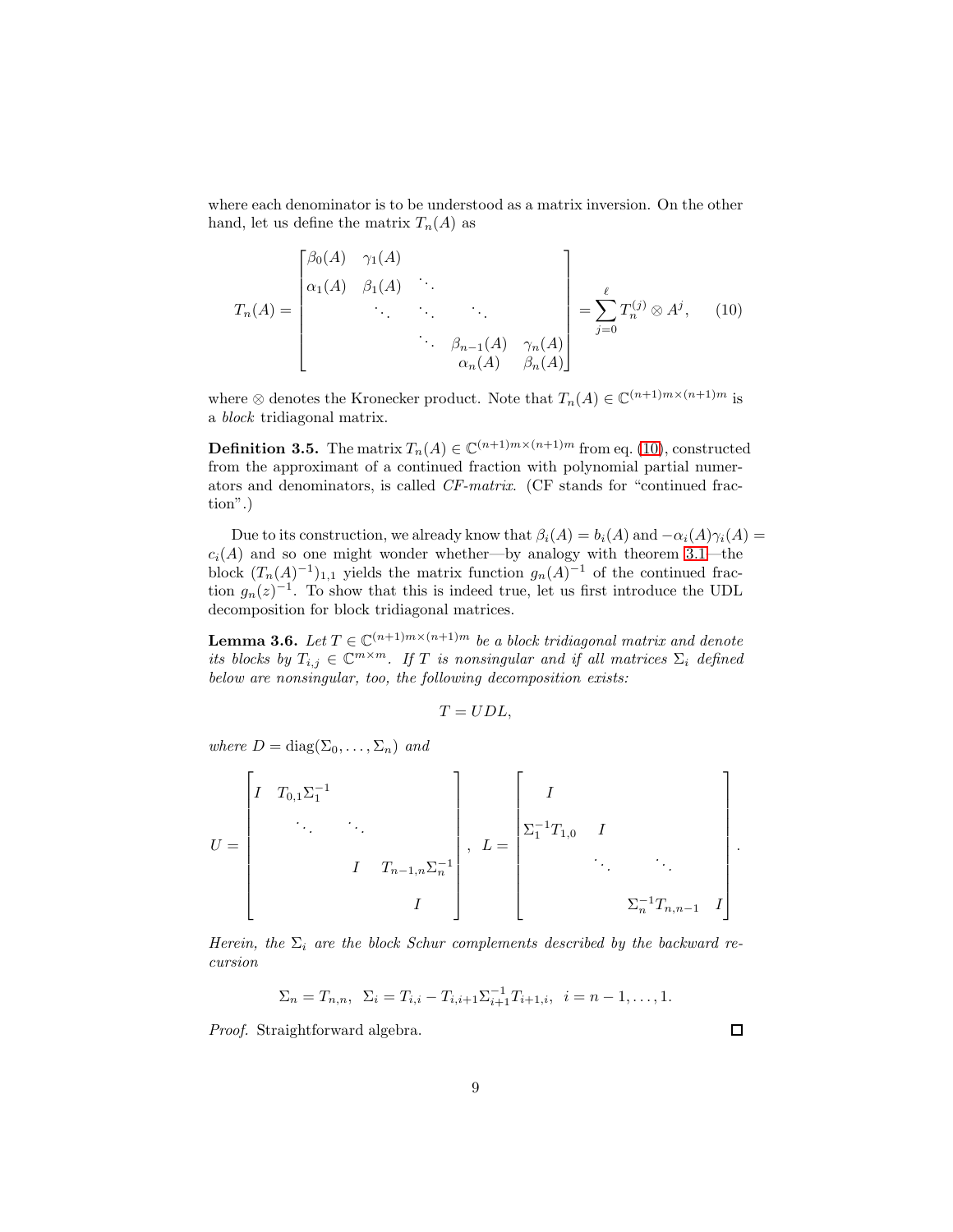For a CF-matrix  $T_n(A)$ , the Schur complements—if they exist—are rational matrix functions of  $A$ . Since these commute with polynomials in  $A$ , we see that

$$
\Sigma_i = \beta_i(A) - \gamma_{i+1}(A)\Sigma_{i+1}^{-1}\alpha_{i+1}(A) = b_i(A) + c_{i+1}(A)\Sigma_{i+1}^{-1}.
$$

Having thus expressed the recursions for the Schur complements in terms of the  $b_i$  and  $c_i$ , we see from eq. [\(2\)](#page-3-3) that we actually have

<span id="page-9-0"></span>
$$
\Sigma_i = b_i(A) + t_i(A),
$$

<span id="page-9-1"></span>where  $t_i(z)$  is the tail of the (finite) continued fraction  $g_n$ . In particular,  $\Sigma_0 =$  $g_n(A)$ . The following theorem is now the matrix analog of theorem [3.1.](#page-5-2)

**Theorem 3.7.** Let  $g(z)$  be a continued fraction with polynomial partial numer*ators and denominators of the form eq.* [\(7\)](#page-6-0) *and let its n-th approximant*  $g_n(z)$ *be the inverse of the rational function*  $r(z) = g_n(z)^{-1}$ *. Then* 

$$
r(A)v = (e_1^{\mathsf{T}} \otimes I)T_n(A)^{-1}(e_1 \otimes v), \tag{11}
$$

*i.e., the action of the rational function on a vector*  $v \in \mathbb{C}^m$  *can be computed by solving a linear system with the CF-matrix*  $T_n(A)$ *.* 

*Proof.* We first assume that for the given matrix A the UDL decomposition  $T_n(A)^{-1} = L^{-1}D^{-1}U^{-1}$  of theorem [3.6](#page-8-1) exists, i.e., that all Schur complements  $\Sigma_i$  are nonsingular. Then, using  $(e_1 \otimes v) = (e_1 \otimes I)v$ ,

$$
(e_1^{\mathsf{T}} \otimes I)T_n(A)^{-1}(e_1 \otimes v) = (e_1^{\mathsf{T}} \otimes I)L^{-1}D^{-1}U^{-1}(e_1 \otimes I)v.
$$

Analogously to theorem [3.3,](#page-6-1) since  $(e_1^{\mathsf{T}} \otimes I)L^{-1} = e_1^{\mathsf{T}} \otimes I$ ,  $U^{-1}(e_1 \otimes I) = e_1 \otimes I$ , we can simplify this to

$$
(e_1^{\mathsf{T}} \otimes I)L^{-1}D^{-1}U^{-1}(e_1 \otimes I) = (e_1^{\mathsf{T}} \otimes I)D^{-1}(e_1 \otimes I) = \Sigma_0^{-1}.
$$

By construction,  $\Sigma_0 = g_n(A) = r(A)^{-1}$ , thus giving eq. [\(11\)](#page-9-0).

For a general matrix  $A$ , the theorem now follows by a continuity argument: The Schur complements  $\Sigma_i$  are rational matrix functions  $s_i(A)$ , with  $s_i$  defined by the entries of  $T_n(z)$ , evaluated at the matrix A. The Schur complements are thus nonsingular if  $s_i(\lambda) \neq 0$  for all  $\lambda \in \text{spec}(A)$  and  $i = 0, \ldots, n$ . Let  $A = VJV^{-1}$  be the Jordan canonical form of A, take  $D_{\varepsilon} = (1 + \varepsilon)I$  with  $\varepsilon > 0$ and consider  $A_{\varepsilon} = V D_{\varepsilon} J V^{-1}$ . Then  $\text{spec}(A_{\varepsilon}) = \{(1 + \epsilon)\lambda, \lambda \in \text{spec}(A)\}$ . The set of all zeros of all the rational functions  $s_i(z)$  is finite and so is  $spec(A)$ . This implies that for  $\varepsilon > 0$  sufficiently small the set spec $(A_{\varepsilon})$  is disjoint from the set of all zeros of all  $s_i$ . For such  $\varepsilon$ , from what we have already shown, we know that eq. [\(11\)](#page-9-0) holds for  $A_{\varepsilon}$ , and letting  $\varepsilon \to 0$  shows that eq. (11) also holds for  $A$ . A.

**Remark 3.8.** If the approximants  $g_n$  of  $g(z)$  yield Padé approximations for each  $n$ , we can increase the degree of the Padé approximation by simply appending k block rows and columns to  $T_n(A)$  which yields  $T_{n+k}(A)$ .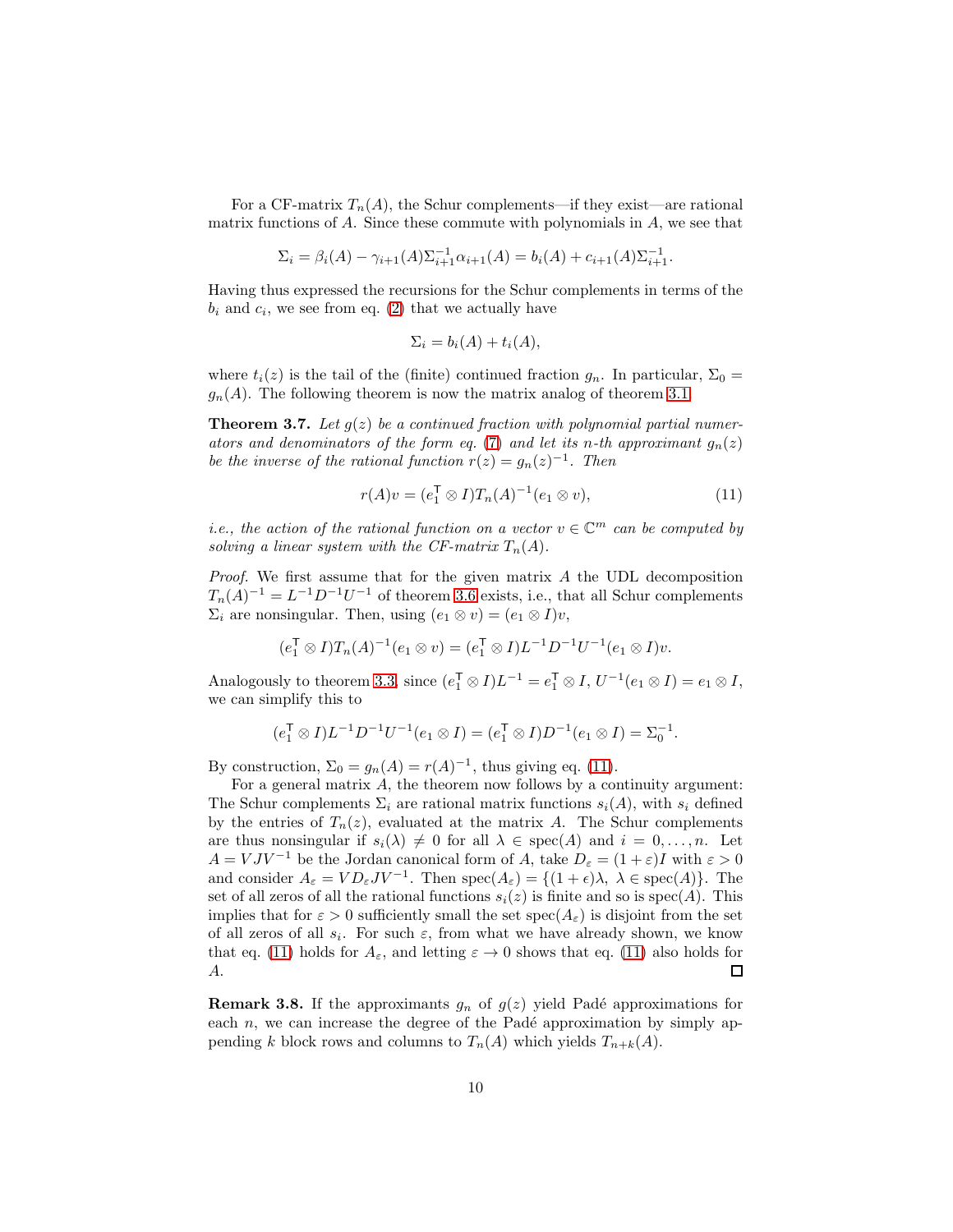# *3.3. Eigendecomposition*

Assume that  $A\in\mathbb{C}^{m\times m}$  is diagonalizable with the eigendecomposition

$$
AW = W\Lambda,
$$

where the columns  $w_i$  of W are the eigenvectors and the diagonal elements  $\lambda_i$  of the diagonal matrix  $\Lambda$  the corresponding eigenvalues. Then it is easy to find the eigendecomposition of the general CF-matrix  $T_n(A)$ : For any vector  $v \in \mathbb{C}^{n+1}$ we have

$$
T_n(A)(v \otimes w_i)
$$
  
=  $\sum_{j=0}^{\ell} (T_n^{(j)} \otimes A^j)(v \otimes w_i) = \sum_{j=0}^{\ell} T_n^{(j)} v \otimes A^j w_i = \left(\sum_{j=0}^{\ell} \lambda_i^j T_n^{(j)} v\right) \otimes w_i$   
=  $(T_n(\lambda_i)v) \otimes w_i$ .

Thus, for each i, if v is an eigenvector of  $T_n(\lambda_i)$ , then  $v \otimes w_i$  is an eigenvector of  $T_n(A)$ . As a consequence, if each of the matrices  $T_n(\lambda_i)$  is diagonalizable with eigenvectors  $v_{k,i}$  and eigenvalues  $\mu_{k,i}$ , then the  $(n+1)m$  vectors  $v_{k,i} \otimes w_i$ represent a full system of eigenvectors for  $T_n(A)$  with eigenvalues  $\mu_{k,i}$ .

### <span id="page-10-0"></span>4. Special CF-matrices

Up until now, the polynomials that appear in the continued fraction were allowed to be of arbitrarily high degree, and thus, expressing  $T_n(A)$  as in eq. [\(8\)](#page-7-1), might involve many terms. In many cases, however, we only need the first two terms. In this section, we now assume that  $T_n(z) = T_n^{(0)} - zT_n^{(1)}$ , such that

<span id="page-10-1"></span>
$$
T_n(A) = T_n^{(0)} \otimes I - T_n^{(1)} \otimes A
$$

with tridiagonal matrices  $T_n^{(0)}, T_n^{(1)} \in \mathbb{C}^{(n+1)\times (n+1)}$ . We take a closer look at the linear system

$$
T_n(A)x = e_1 \otimes v,\tag{12}
$$

the solution of which gives  $g_n(A)^{-1}v$  according to theorem [3.7.](#page-9-1)

# *4.1. Construction*

To illustrate the connection between the matrices  $T_n^{(0)}$ ,  $T_n^{(1)}$  and the partial numerators and denominators of the underlying continued fraction, we discuss three special cases.

Example 4.1 (Regular C-fractions). In the approximant of a regular Cfraction

$$
g_n(z) = b_0 + \prod_{i=1}^n \left(\frac{c_i z}{1}\right),
$$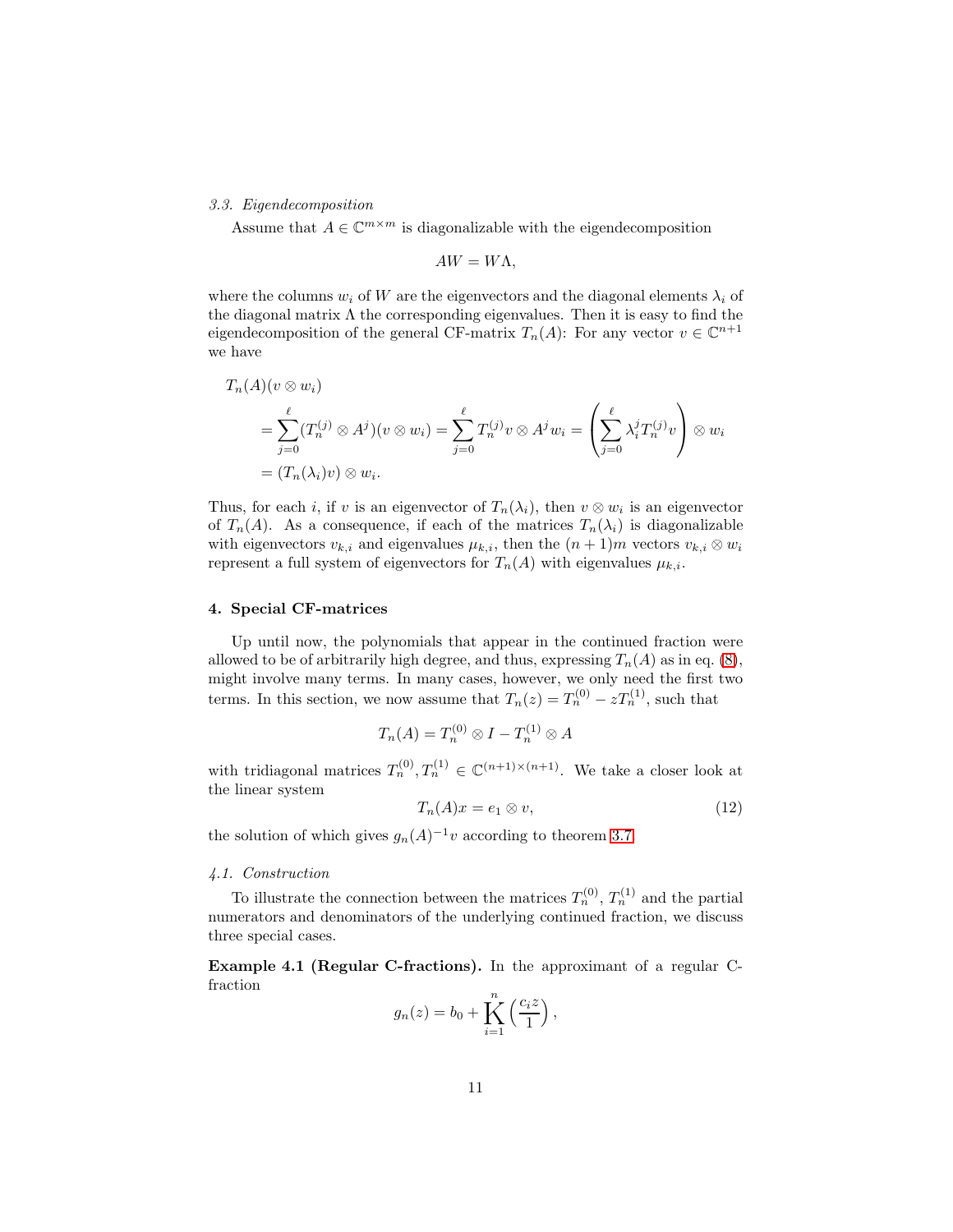the partial denominators are all 1. For the numerators we use  $-c_iz = (-1) \cdot (c_iz)$ and obtain

$$
T_n^{(0)} = \begin{bmatrix} b_0 & 1 & & & \\ & 1 & \ddots & & \\ & & \ddots & 1 & \\ & & & 1 \end{bmatrix}, \quad T_n^{(1)} = \begin{bmatrix} 0 & & & \\ c_1 & \ddots & & \\ & & \ddots & \ddots & \\ & & & c_n & 0 \end{bmatrix}.
$$

Here, we chose the subdiagonal to contain the coefficients  $c_i$ , but we could as well choose the superdiagonal, i.e., we could take the pair  $(T_n^{(0)})^{\mathsf{T}}$ ,  $(T_n^{(1)})^{\mathsf{T}}$  instead of  $T_n^{(0)}, T_n^{(1)}$ .

<span id="page-11-0"></span>Example 4.2 (Contracted regular C-fractions). Assume we contract the regular C-fraction before constructing the CF-matrix. Recall that by eq. [\(5\)](#page-4-0) the approximants of the contracted partial fraction are given by

$$
\widetilde{g}_n(z) = b_0 + \frac{c_1 z}{1 + c_2 z + \mathbf{K}_{i=2}^n \left( \frac{-c_{2i-2} c_{2i-1} z^2}{1 + (c_{2i} + c_{2i-1})z} \right)}.
$$

In this continued fraction, monomials of degree 2 appear in the partial numerators. Factorizing  $c_{2i-2}c_{2i-1}z^2 = (c_{2i-2}z)(c_{2i-1}z)$ , we see that a CF-matrix can be constructed as  $T_n(z) = T_n^{(0)} - zT_n^{(1)}$  with

$$
T_n^{(0)} = \begin{bmatrix} b_0 & -1 & & & \\ & 1 & & & \\ & & & \ddots & \\ & & & & 1 \end{bmatrix},
$$
  

$$
T_n^{(1)} = (-1) \cdot \begin{bmatrix} 0 & 0 & & & \\ & c_1 & c_2 & c_2 & & \\ & & c_3 & c_3 + c_4 & c_4 & \\ & & & & c_5 & c_5 + c_6 & \ddots \\ & & & & & \ddots & \ddots & c_{2n-2} \\ & & & & & & c_{2n-1} + c_{2n} \end{bmatrix}
$$

.

Since the approximant  $\tilde{g}_n(z)$  of the contracted C-fraction is the same rational function as  $g_{2n}(z)$  of the original C-fraction, using the contracted form for the same diagonal Padé approximation reduces the size of the CF-matrix from  $2n+1$ to  $n+1$ .

Example 4.3 (Continued fractions via polynomial long division). Let us consider an approximant of a continued fraction obtained by repeated polynomial long division

$$
g_n(z) = b_0(z) + \sum_{i=1}^n \left( \frac{1}{b_i(z)} \right),
$$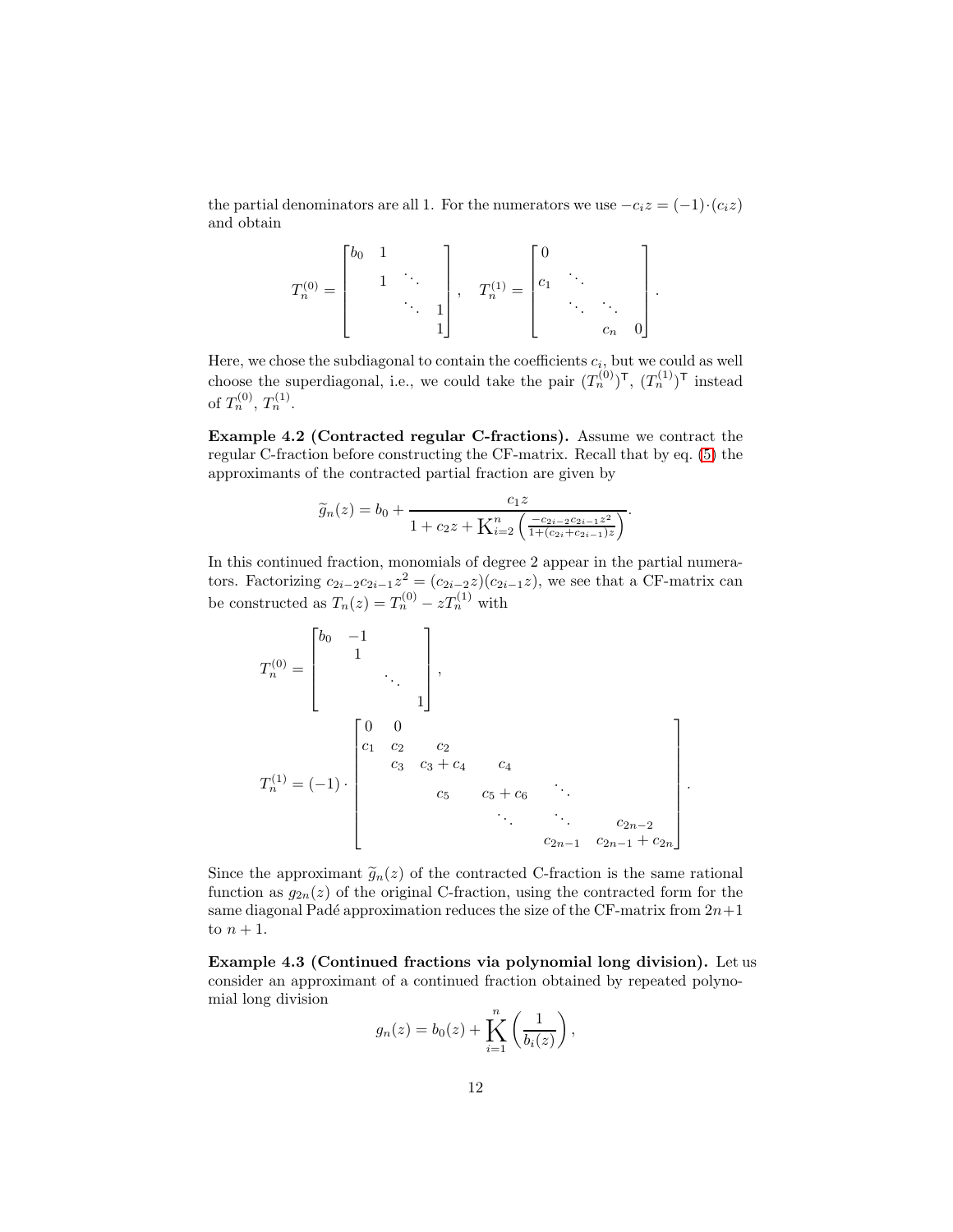and assume that all quotients have degree at most 1, i.e.,  $b_i(z) = b_i^{(0)} - b_i^{(1)}z$ . Then a possible construction for  $T_n^{(0)}, T_n^{(1)}$  is

$$
T_n^{(0)} = \begin{bmatrix} b_0^{(0)} & -1 & & \\ 1 & \ddots & \ddots & \\ & & \ddots & \ddots & -1 \\ & & & 1 & b_n^{(0)} \end{bmatrix}, \quad T_n^{(1)} = \begin{bmatrix} b_0^{(1)} & & \\ & \ddots & \\ & & b_n^{(1)} \end{bmatrix}.
$$

In this case, it is possible to transform  $T_n^{(0)}$  and  $T_n^{(1)}$  along the lines of theorem [3.3](#page-6-1) such that they are symmetric. For instance, with the unitary diagonal matrices

$$
D_{\mathrm{L}} = \mathrm{diag}((-1)^{\lfloor 0/2 \rfloor}, \dots, (-1)^{\lfloor n/2 \rfloor}),
$$
  
\n
$$
D_{\mathrm{R}} = \mathrm{diag}((-1)^{\lfloor (0+1)/2 \rfloor}, \dots, (-1)^{\lfloor (n+1)/2 \rfloor})
$$

we obtain

$$
D_{\rm L}T_n^{(0)}D_{\rm R} = \begin{bmatrix} (-1)^0b_0^{(0)} & 1 & & \\ 1 & (-1)^1b_1^{(0)} & \ddots & \\ & \ddots & \ddots & 1 \\ & & 1 & (-1)^n b_n^{(0)} \end{bmatrix},
$$
  

$$
D_{\rm L}T_n^{(1)}D_{\rm R} = \text{diag}((-1)^0b_0^{(1)}, \dots, (-1)^n b_n^{(1)})
$$

or, alternatively,

$$
D_{\mathcal{R}}T_n^{(0)}D_{\mathcal{L}} = \begin{bmatrix} (-1)^0 b_0^{(0)} & -1 & & \\ & -1 & (-1)^1 b_1^{(0)} & \ddots & \\ & & \ddots & -1 & \\ & & & -1 & (-1)^n b_n^{(0)} \end{bmatrix},
$$
  

$$
D_{\mathcal{R}}T_n^{(1)}D_{\mathcal{L}} = D_{\mathcal{L}}T_n^{(1)}D_{\mathcal{R}}.
$$

Let us remark that these examples illustrate that the matrix  $T_n^{(1)}$  is often singular.

# *4.2. Weierstrass canonical form and partial fraction expansion*

If we have  $\det(T_n(z)) \neq 0$ , i.e., the determinant does not vanish identically as a function of z, then the *Weierstrass canonical form*[1](#page-12-0) exists, see [\[16](#page-25-4)]. That

<span id="page-12-0"></span><sup>&</sup>lt;sup>1</sup>The Weierstrass canonical form is a special case of the *Kronecker canonical form* for regular pencils.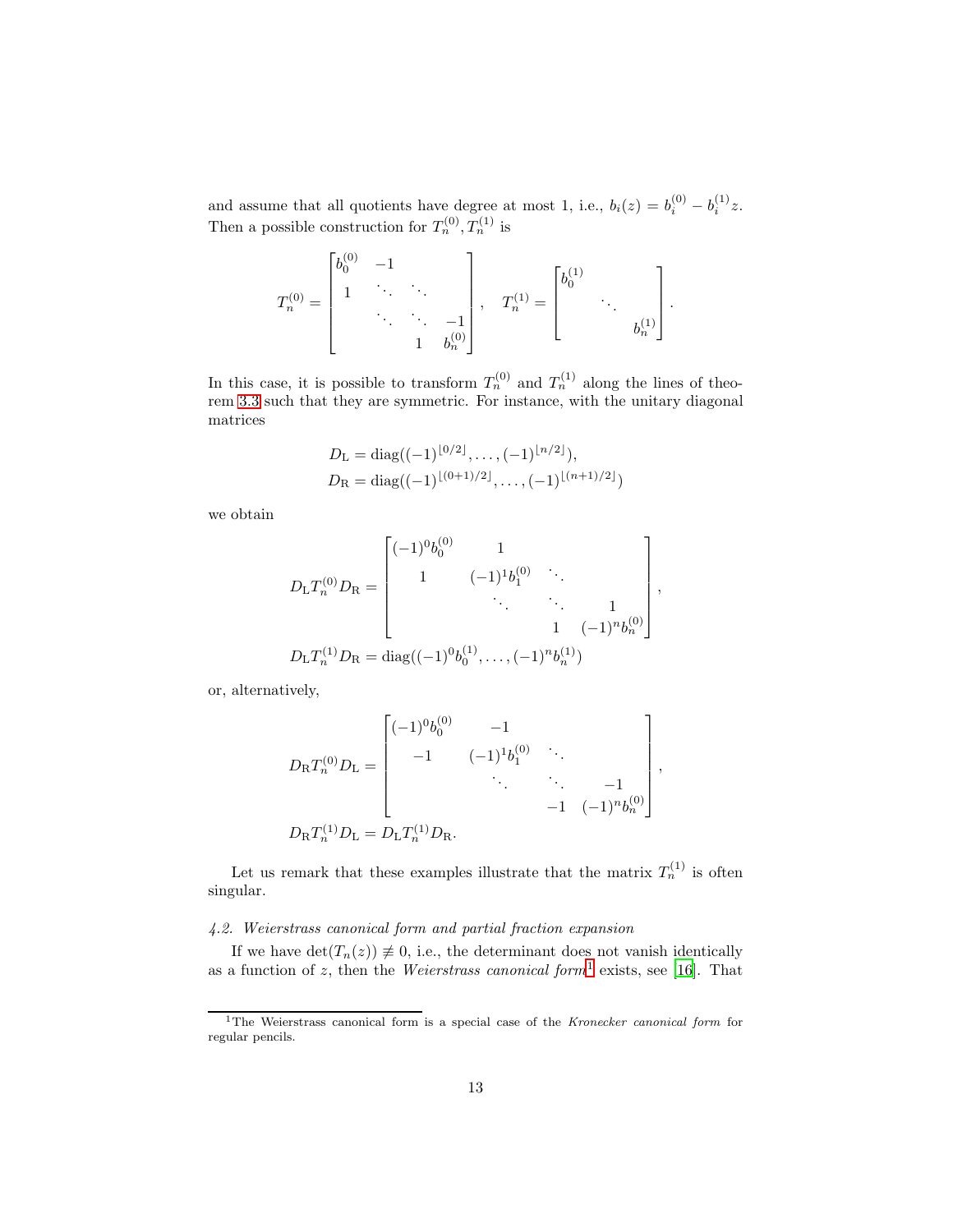is, there exist nonsingular matrices  $U, V \in \mathbb{C}^{(n+1)\times (n+1)}$  such that

$$
U(T_n^{(0)} - zT_n^{(1)})V = \begin{bmatrix} J^{(0)} - zI_{n^{(0)}} & I_{n^{(1)}} - zJ^{(1)} \end{bmatrix}
$$

with the Jordan matrices

<span id="page-13-0"></span>
$$
\begin{cases}\nJ^{(0)} = \bigoplus_{j=1}^{k_0} J(\tau_j, n_j^{(0)}), \ \tau_j \in \mathbb{C}, \\
J^{(1)} = \bigoplus_{j=1}^{k_1} J(0, n_j^{(1)}),\n\end{cases} \tag{13}
$$

,

where  $n^{(i)} = \sum_{j=1}^{k_i} n_j^{(i)}$  $j^{(i)}$ ,  $n^{(0)} + n^{(1)} = n + 1$  and  $J(\mu, m)$  denotes a Jordan block of size m given as

$$
J(\mu, m) = \mu I_m + S_m, \ S_m = \begin{bmatrix} 0 & 1 & 0 & \cdots & 0 \\ \vdots & \ddots & \ddots & \ddots & 0 \\ \vdots & & & \ddots & \ddots & 0 \\ \vdots & & & & \ddots & 0 \\ 0 & \cdots & \cdots & 0 & 0 \end{bmatrix}, \ I_m, S_m \in \mathbb{C}^{m \times m}.
$$

The  $\tau_i$  are the (generalized) eigenvalues of the pencil  $T_n^{(0)} - zT_n^{(1)}$ . With the Weierstrass canonical form, we are able to describe the partial fraction expansion of  $g_n(z)^{-1}$  via the pencil  $T_n^{(0)} - zT_n^{(1)}$  as we show in the following theorem. In particular, the eigenvalues of  $T_n^{(0)} - zT_n^{(1)}$  are the poles of  $g_n(z)^{-1}$ .

<span id="page-13-2"></span>**Theorem 4.1.** *Assume that*  $det(T_n(z)) \neq 0$ *. Let*  $U, V$  *and*  $J(\tau_j, n_j^{(0)})$ *,*  $J(0, n_j^{(1)})$ *be the matrices and parameters of the Weierstrass canonical form eq.* [\(13\)](#page-13-0)*. Let*  $u = Ue_1$  and  $v^{\mathsf{T}} = e_1^{\mathsf{T}}V$ , and let  $u^{(j)}$  and  $(v^{(j)})^{\mathsf{T}}$  denote the blocks of u and  $v^{\mathsf{T}}$ *corresponding to block* j *of the Weierstrass canonical form. Then*

$$
e_1^{\mathsf{T}} T_n(z)^{-1} e_1 = \sum_{j=1}^{k_0} \sum_{i=0}^{n_j^{(0)} - 1} \frac{-\omega_{j,i}}{(z - \tau_j)^{i+1}} + \sum_{j=1}^{k_1} \sum_{i=0}^{n_j^{(1)} - 1} z^i \sigma_{j,i}
$$

*where*

$$
\begin{aligned} \omega_{j,i} &= (v^{(j)})^{\mathsf{T}} \big( S_{n_j^{(0)}} \big)^i u^{(j)}, \\ \sigma_{j,i} &= (v^{(k_0+j)})^{\mathsf{T}} \big( S_{n_j^{(1)}} \big)^i u^{(k_0+j)}.\end{aligned}
$$

*Proof.* We have

<span id="page-13-1"></span>
$$
e_1^{\mathsf{T}} T_n(z)^{-1} e_1 = \underbrace{e_1^{\mathsf{T}} V}_{=v^{\mathsf{T}}} \left( (J^{(0)} - zI)^{-1} \oplus (-zJ^{(1)} + I)^{-1} \right) \underbrace{U e_1}_{=u}.
$$
 (14)

Since for any Jordan block  $J(\mu, m)$  we have

$$
J(\mu, m)^{-1} = \sum_{i=0}^{m-1} \frac{(-1)^i}{\mu^{i+1}} (S_m)^i = \sum_{i=0}^{m-1} \frac{-1}{(-\mu)^{i+1}} (S_m)^i,
$$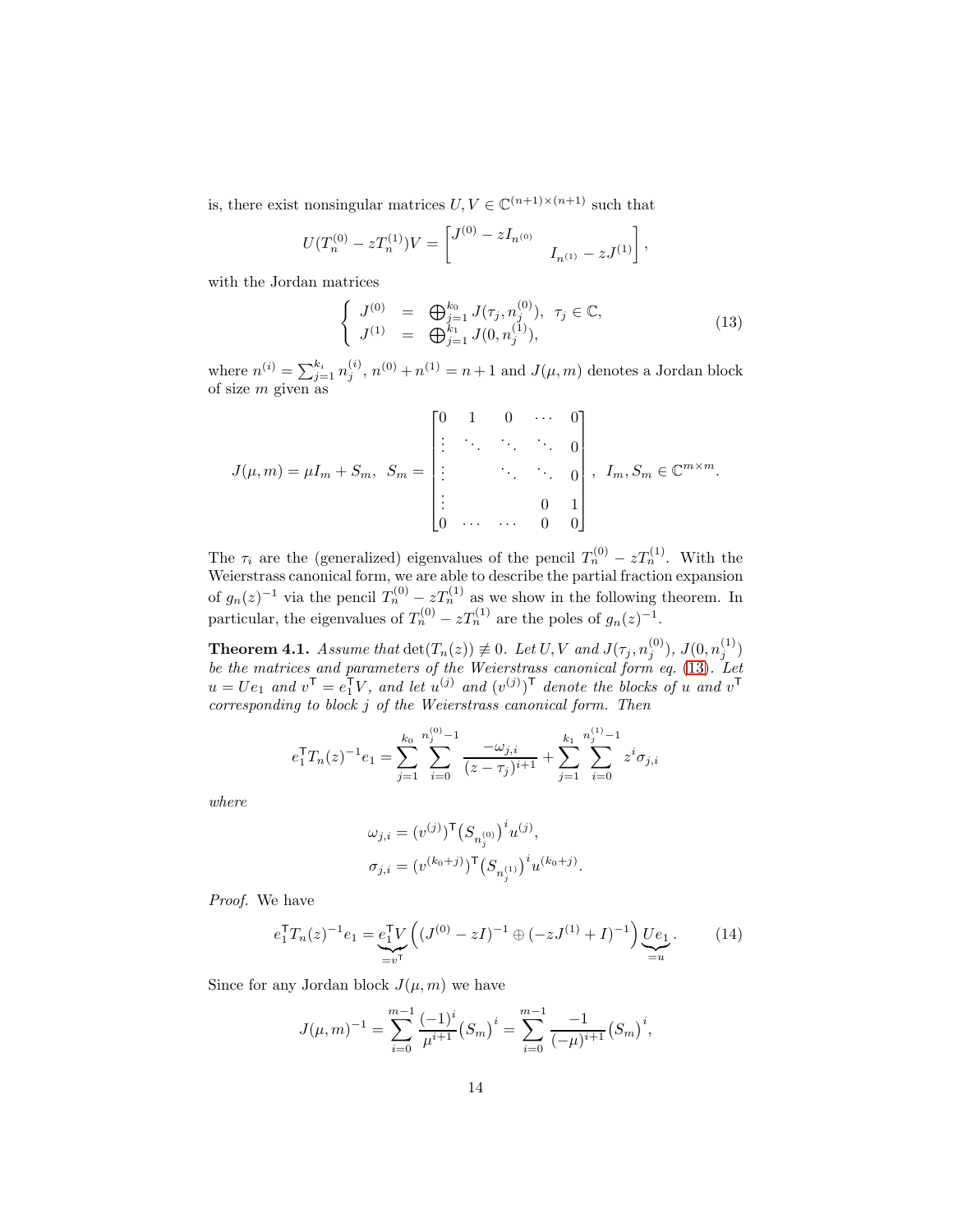this gives

$$
(J^{(0)} - zI)^{-1} = \bigoplus_{j=1}^{k_0} \sum_{i=0}^{n_j^{(0)} - 1} \frac{-1}{(z - \tau_j)^{i+1}} (S_{n_j^{(0)}})^i
$$

and similarly

$$
(-zJ^{(1)} + I)^{-1} = -z^{-1}(J^{(1)} - z^{-1}I)^{-1} = \bigoplus_{j=1}^{k_1} \sum_{i=0}^{n_j^{(1)} - 1} z^i (S_{n_j^{(1)}})^i.
$$

Inserting the last two equalities into eq. [\(14\)](#page-13-1) gives

$$
e_1^{\mathsf{T}}T_n(z)^{-1}e_1 = \sum_{j=1}^{k_0} \sum_{i=0}^{n_j^{(0)}-1} \frac{-1}{(z-\tau_j)^{i+1}} \underbrace{(v^{(j)})^{\mathsf{T}} (S_{n_j^{(0)}})^i u^{(j)}}_{=\omega_{j,i}} + \sum_{j=1}^{k_1} \sum_{i=0}^{n_j^{(1)}-1} z^i \underbrace{(v^{(k_0+j)})^{\mathsf{T}} (S_{n_j^{(1)}})^i u^{(k_0+j)}}_{=\sigma_{j,i}}.
$$

We note that a similar result was given in [\[17\]](#page-25-5) under the additional assumption that  $T_n^{(1)}$  is nonsingular if there are higher-order poles.

**Remark 4.2.** The coefficients  $\omega_{j,i}$  and  $\sigma_{j,i}$  are essentially determined by the vectors  $u = Ue_1$  and  $v^{\mathsf{T}} = e_1^{\mathsf{T}}V$ . By choosing vectors other than  $e_1^{\mathsf{T}}$  and  $e_1$ , one would still obtain a rational function with the same poles and same multiplicities. Moreover, the polynomial part would have degree at most  $\max_j n_j^{(1)} - 1$ .

# *4.3. Generalized Sylvester equation*

There is an interesting connection of the linear system  $T_n(A)x = e_1 \otimes v$  to Sylvester-type matrix equations which we shortly discuss here. Let us denote by vec() the operator which maps a matrix to the vector obtained by stacking its columns from left to right. Then, see for example [\[18,](#page-25-6) [19](#page-25-7)], for compatible matrices  $A, X$  and  $B$ , we have

$$
\text{vec}(AXB) = (B^{\mathsf{T}} \otimes A)\,\text{vec}(X).
$$

Because of this, the *Sylvester equation*

$$
AX + XB = C.
$$

is equivalent to the linear system

$$
(I \otimes A + B^{\mathsf{T}} \otimes I) \operatorname{vec}(X) = \operatorname{vec}(C).
$$

This is the basis for the following corollary.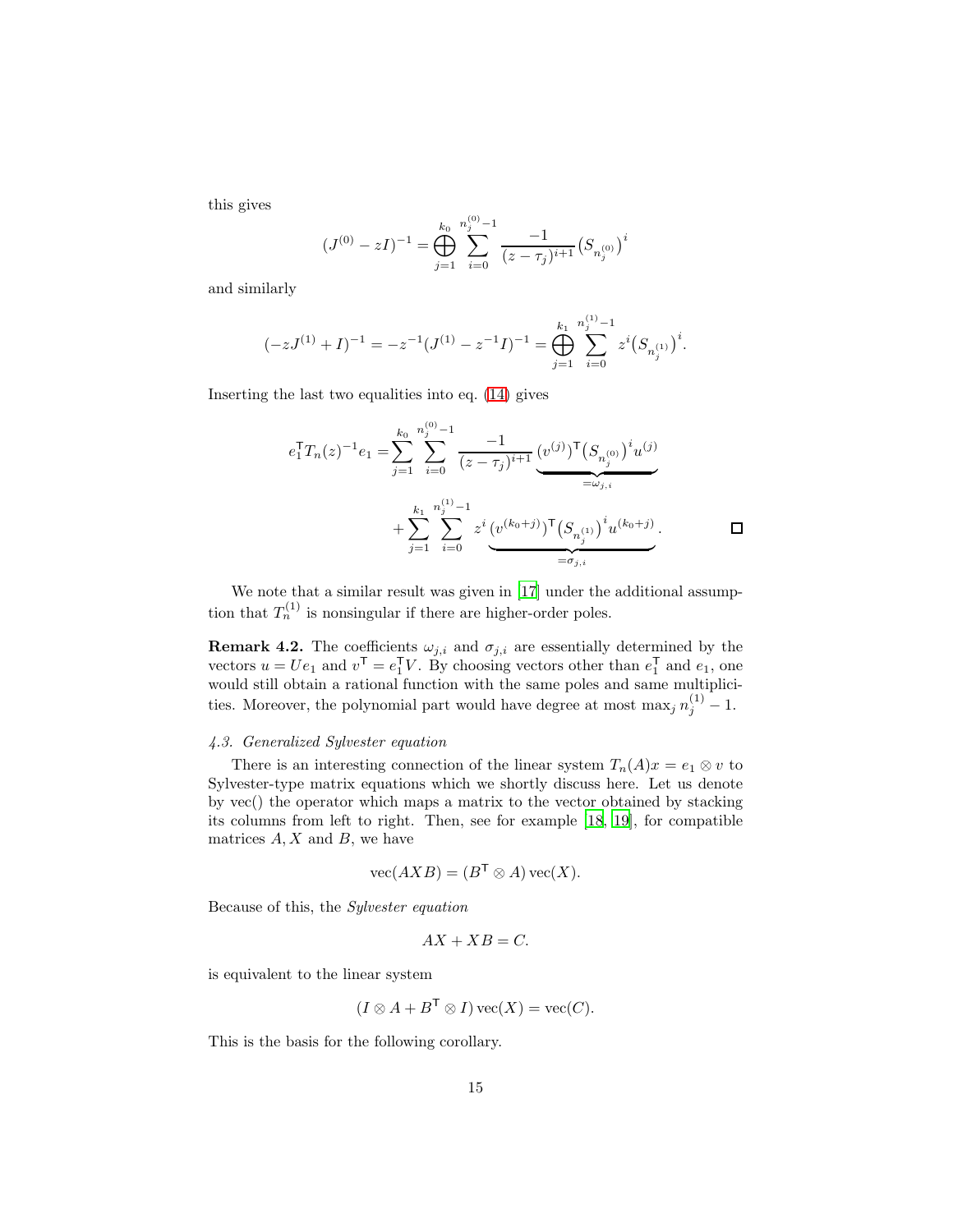**Corollary 4.3.** *The linear system eq.* [\(12\)](#page-10-1) *with*  $T_n(A) = T_n^{(0)} \otimes I - T_n^{(1)} \otimes A$  *is equivalent to the matrix equation*

<span id="page-15-0"></span>
$$
X(T_n^{(0)})^{\mathsf{T}} - AX(T_n^{(1)})^{\mathsf{T}} = ve_1^{\mathsf{T}} \quad \text{where } x = \text{vec}(X). \tag{15}
$$

Solution methods for Sylvester equations have been an active research area in recent years. See, e.g., [\[20\]](#page-25-8), for a review. Consequently, it might be worthwhile to adapt such methods to eq. [\(15\)](#page-15-0)—an idea that, however, we do not develop any further here.

# *4.4. Block Jacobi and block Gauß-Seidel*

If one wants to compute  $r(A)v$ , one might use its partial fraction expansion (see theorem [4.1\)](#page-13-2) to get

<span id="page-15-2"></span>
$$
r(A)v = -\sum_{j=1}^{k_0} \sum_{i=0}^{n_j^{(0)}-1} \omega_{j,i} (A - \tau_j I)^{-(i+1)} v + \sum_{j=1}^{k_1} \sum_{i=0}^{n_j^{(1)}-1} \sigma_{j,i} A^i v.
$$
 (16)

This involves solving the shifted systems

$$
(A - \tau_j I)^{i+1} x = v.
$$

We will now show that for the CF-system eq.  $(12)$ , block iterative methods like block Jacobi and block Gauß-Seidel with a specific choice for the blocks can be expected to expose the same convergence properties as their nonblock versions on the shifted systems arising from the partial fraction expansion.

As a preparation, we introduce two theorems about the eigenvalues of pencils. We use the standard terminology for eigenvalues of a pencil as, e.g., in [\[21\]](#page-25-9): The spectrum spec( $T - z\tilde{T}$ ) of a pencil  $T - z\tilde{T}$  are all  $\lambda \in \mathbb{C}$  for which there exists a nonzero eigenvector x such that  $Tx - \lambda Tx = 0$ . In addition, the pencil has an eigenvalue at infinity if  $\tilde{T}$  is singular.

<span id="page-15-1"></span>**Theorem 4.4.** *Let the Weierstrass canonical form of the regular pencil*  $T^{(0)}$  –  $zT^{(1)} \in \mathbb{C}^{(n+1)\times(n+1)}$  *be diagonal, i.e.,*  $k_0 = n^{(0)}$ ,  $k_1 = n^{(1)}$  *and* 

$$
U(T^{(0)} - zT^{(1)})V = \underbrace{\begin{bmatrix} D & & \\ & I_{n^{(1)}} \end{bmatrix}}_{K^{(0)}} - z \underbrace{\begin{bmatrix} I_{n^{(0)}} & & \\ & 0 \end{bmatrix}}_{K^{(1)}} \quad \text{with } D = \text{diag}(\tau_1, \dots, \tau_{k_0}).
$$

*Furthermore, define the following matrices:*

$$
T = T^{(0)} \otimes I - T^{(1)} \otimes A,
$$
  
\n
$$
\widetilde{T} = T^{(0)} \otimes I - T^{(1)} \otimes \widetilde{A}, \quad \text{with } A, \widetilde{A} \in \mathbb{C}^{m \times m}.
$$

*Then the following holds:*

(i) 
$$
spec(T - z\tilde{T}) = \begin{cases} \bigcup_{i=1}^{k_0} spec ((\tau_i I - A) - z(\tau_i I - \tilde{A})) & \text{if } n^{(1)} = 0, \\ \bigcup_{i=1}^{k_0} spec ((\tau_i I - A) - z(\tau_i I - \tilde{A})) \cup \{1\} & \text{if } n^{(1)} > 0. \end{cases}
$$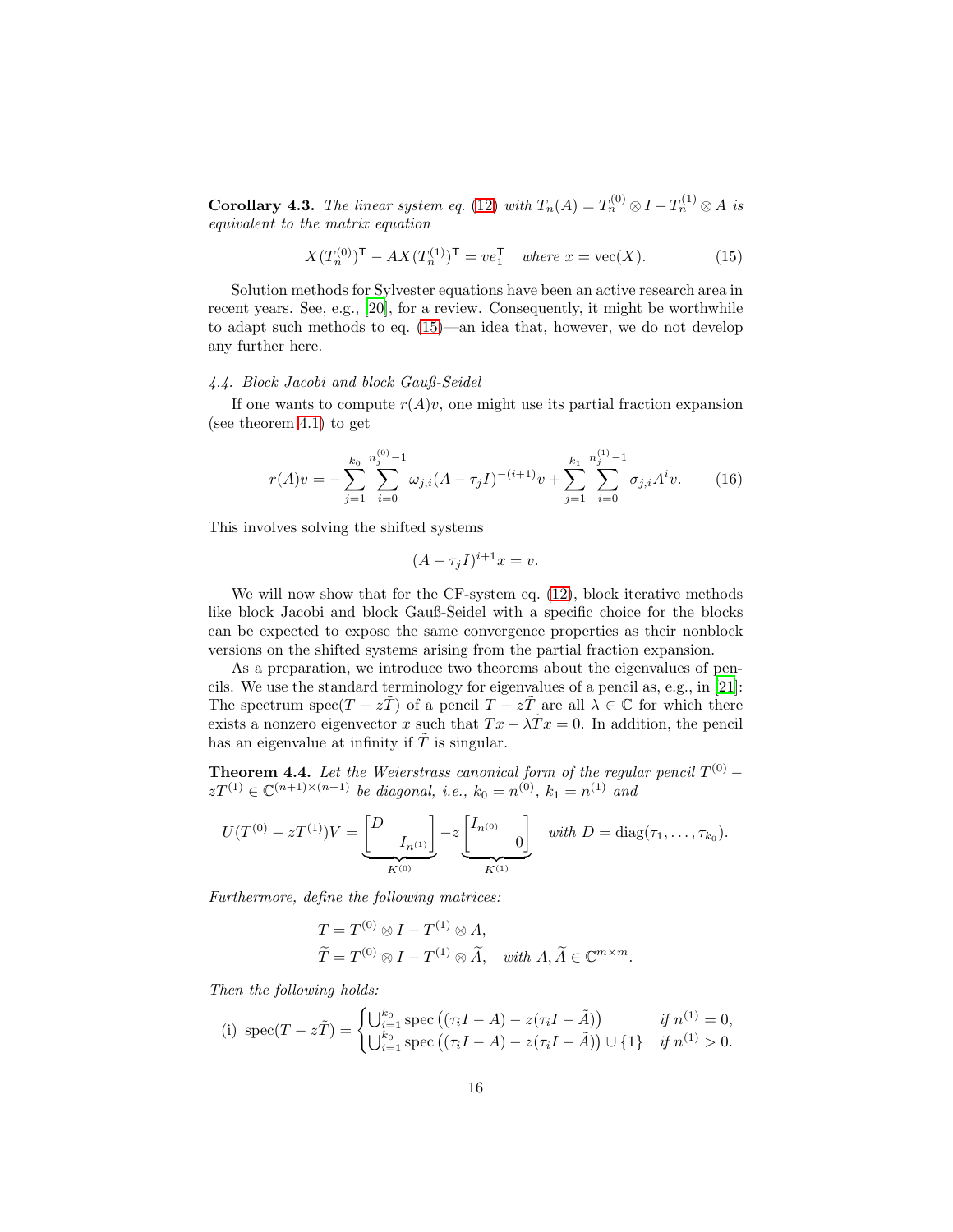- (ii) *The pencil*  $T z\tilde{T}$  *has an eigenvalue at infinity if and only if one of the pencils*  $(\tau_{\alpha}I - A) - z(\tau_{\alpha}I - \tilde{A})$  *has an eigenvalue at infinity.*
- (iii) *If* w *is an eigenvector of the pencil*  $(\tau_{\alpha}I A) z(\tau_{\alpha}I A)$  *with eigenvalue*  $\lambda$ *, then there exists a vector*  $v \neq 0$  *such that*  $v \otimes w$  *is an eigenvector of*  $T - zT$  *with eigenvalue*  $\lambda$ .

*Proof.* Multiplying the eigen equation  $Tx = \lambda \tilde{T}x$  with  $U \otimes I$  from the left and putting  $y = (V^{-1} \otimes I)x$  gives the equivalent equation

<span id="page-16-0"></span>
$$
(K^{(0)} \otimes I - K^{(1)} \otimes A)y = \lambda (K^{(0)} \otimes I - K^{(1)} \otimes \tilde{A})y. \tag{17}
$$

The matrices  $K^{(0)} \otimes I - K^{(1)} \otimes A$  and  $K^{(0)} \otimes I - K^{(1)} \otimes \tilde{A}$  are both block diagonal with  $n+1$  diagonal blocks of size m. We use the index  $\alpha \in \{1, \ldots, n+1\}$  to denote such a block.

Now assume that eq. [\(17\)](#page-16-0) holds for some  $y \neq 0$  and let  $\alpha$  be a block for which  $y_{\alpha} \neq 0$ . Then block  $\alpha$  in eq. [\(17\)](#page-16-0) reads

$$
(\tau_{\alpha}I - A)y_{\alpha} = \lambda(\tau_{\alpha}I - \tilde{A})y_{\alpha}
$$
 if  $\alpha \le n^{(0)}$ ,  
\n
$$
Iy_{\alpha} = \lambda Iy_{\alpha}
$$
 if  $n^{(0)} < \alpha \le n + 1$ .

This proves that the set to the left is contained in the set to the right in (i). For the opposite inclusion, assume that for some  $\alpha \in \{1, \ldots, n^{(0)}\}$  we have  $(\tau_{\alpha}I - A)w = \lambda(\tau_{\alpha}I - \tilde{A})w$  for some vector  $w \neq 0$ . Then the vector y with block components

$$
y_{\beta} = \begin{cases} w & \text{if } \beta = \alpha, \\ 0 & \text{otherwise} \end{cases}
$$

is nonzero and satisfies eq. [\(17\)](#page-16-0). This, in passing, proves (iii) because  $y = e_{\alpha} \otimes w$ with  $e_{\alpha}$  being a unit vector gives  $x = (Ve_{\alpha}) \otimes w = v \otimes w$  as an eigenvector of  $T - z\tilde{T}$ . In case  $n^{(0)} < n+1$ , for  $\alpha \in \{n^{(0)} + 1, \ldots, n+1\}$  the same construction with w being just any nonzero vector from  $\mathbb{C}^m$  gives an eigenvector y with eigenvalue 1 in eq. [\(17\)](#page-16-0) which concludes the proof of (i).

Finally for (ii),  $\infty$  being an eigenvalue of the pencil  $T - z\tilde{T}$  is equivalent to  $\tilde{T}$  being singular. Then  $K^{(0)} \otimes I - K^{(1)} \otimes \tilde{A}$  is singular which means that for some  $\alpha \in \{1, ..., n^{(0)}\}$  the diagonal block  $\tau_{\alpha}I - \tilde{A}$  is singular. This in turn implies that  $\infty$  is an eigenvalue of the pencil  $(\tau_{\alpha}I - A) - z(\tau_{\alpha}I - \tilde{A})$ . implies that  $\infty$  is an eigenvalue of the pencil  $(\tau_{\alpha}I - A) - z(\tau_{\alpha}I - \tilde{A})$ .

**Remark 4.5.** If and only if the pencil  $T_n^{(0)} - zT_n^{(1)}$  of the CF-matrix  $T_n$  has a diagonal Weierstrass form, the corresponding partial fraction expansion has only simple poles and its polynomial part is constant, since it then simplifies to

$$
e_1^{\mathsf{T}} T_n(z)^{-1} e_1 = \sum_{j=1}^{k_0} \frac{\omega_{j,0}}{\tau_j - z} + \sum_{j=1}^{k_1} \sigma_{j,0}.
$$

<span id="page-16-1"></span>**Theorem 4.6.** Let the Weierstrass canonical form of the pencil  $T^{(0)} - zT^{(1)}$  in *theorem [4.4](#page-15-1) not be diagonal, i.e.,*

$$
U(T^{(0)} - zT^{(1)})V = \begin{bmatrix} J^{(0)} & \\ & I_{n^{(1)}} \end{bmatrix} - z \begin{bmatrix} I_{n^{(0)}} & \\ & J^{(1)} \end{bmatrix}.
$$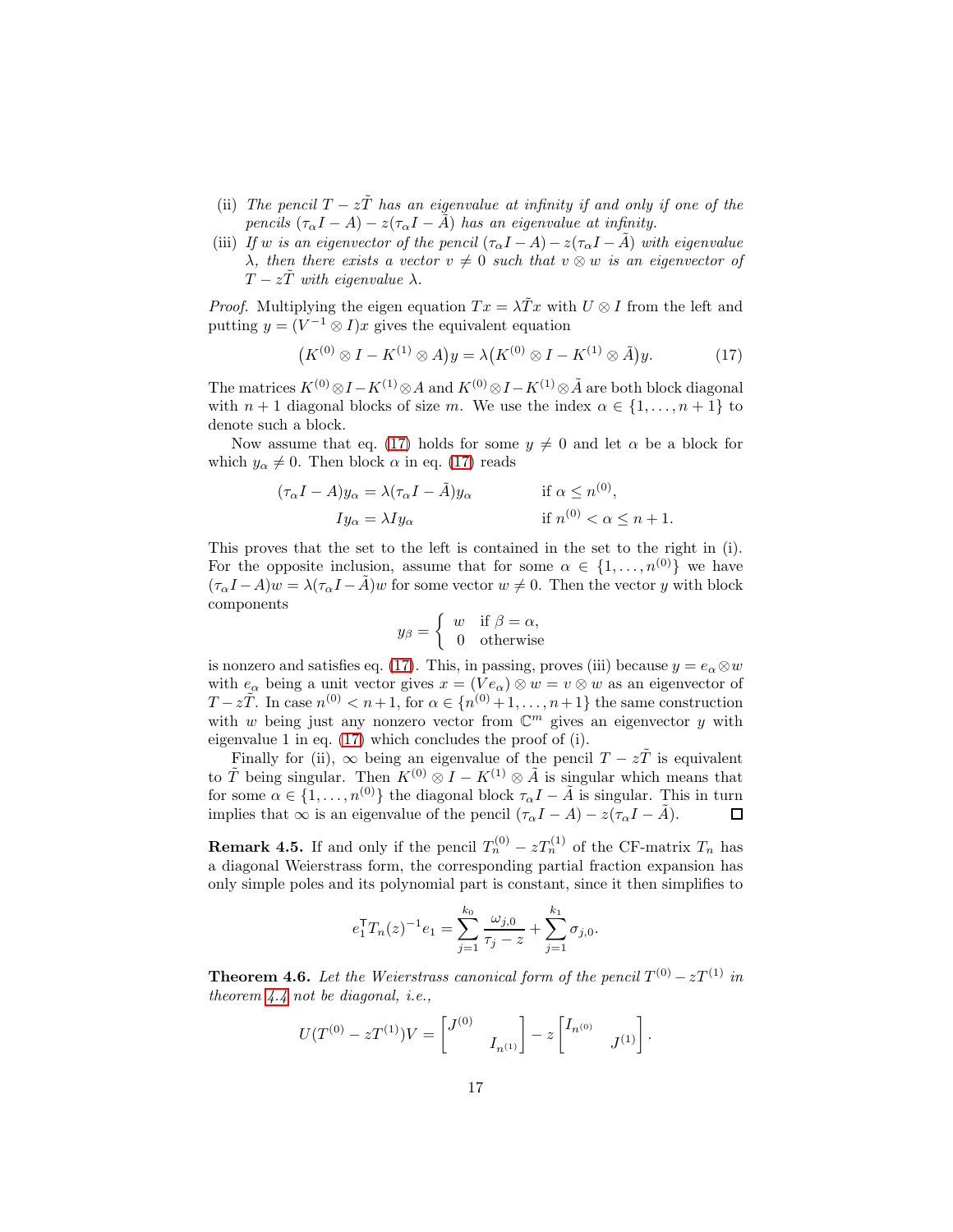*Then (i) of theorem [4.4](#page-15-1) still holds,*

$$
\operatorname{spec}(T - z\tilde{T}) = \begin{cases} \bigcup_{i=1}^{k_0} \operatorname{spec}\left( (\tau_i I - A) - z(\tau_i I - \tilde{A}) \right) & \text{if } n^{(1)} = 0, \\ \bigcup_{i=1}^{k_0} \operatorname{spec}\left( (\tau_i I - A) - z(\tau_i I - \tilde{A}) \right) \cup \{1\} & \text{if } n^{(1)} > 0. \end{cases}
$$

*Proof.* To circumvent the nontrivial Jordan blocks in  $J^{(0)}$ ,  $J^{(1)}$ , we perturb the pencil  $T^{(0)} - zT^{(1)}$  using the pencil  $E - zF$  defined such that

$$
UEV = \begin{bmatrix} \varepsilon E^{(0)} & 0 \\ 0 & 0 \end{bmatrix}, \quad E^{(0)} = \delta \cdot \text{diag}(2^{-1}, \dots, 2^{-n^{(0)}}),
$$

$$
UFV = \begin{bmatrix} 0 & 0 \\ 0 & \varepsilon F^{(1)} \end{bmatrix}, \qquad F^{(1)} = \text{diag}(2^{-1}, \dots, 2^{-n^{(1)}}).
$$

We now choose  $\delta$  such that for  $0 < \varepsilon \leq 1$  the diagonal entries of  $J^{(0)} + \varepsilon E^{(0)}$ are pairwise distinct. One such choice is

$$
\delta = \begin{cases} 1 & \text{if } k_0 = 1, \\ \min_{i \neq j} |\tau_i - \tau_j| & \text{if } k_0 > 1. \end{cases}
$$

As a consequence, the perturbed pencil  $(T^{(0)}+E)-z(T^{(1)}+F)$  is diagonalizable, i.e., there exist matrices  $M^{(0)}$  and  $M^{(1)}$  such that

$$
M^{(0)}(J^{(0)} + \varepsilon E^{(0)})(M^{(0)})^{-1} = \text{diag}(J_{1,1}^{(0)} + \varepsilon E_{1,1}^{(0)}, \dots, J_{n^{(0)},n^{(0)}}^{(0)} + \varepsilon E_{n^{(0)},n^{(0)}}^{(0)}),
$$
  

$$
M^{(1)}(J^{(1)} + \varepsilon F^{(1)})(M^{(1)})^{-1} = \text{diag}(\varepsilon F_{1,1}^{(1)}, \dots, \varepsilon F_{n^{(1)},n^{(1)}}^{(1)}).
$$

We now consider the perturbation  $\mathfrak{T} - z\widetilde{\mathfrak{T}}$  of the pencil  $T - z\widetilde{T}$  given by

$$
\mathfrak{T} = T + (E \otimes I - F \otimes A) = (T^{(0)} + E) \otimes I - (T^{(1)} + F) \otimes A,
$$
  

$$
\widetilde{\mathfrak{T}} = \widetilde{T} + (E \otimes I - F \otimes \widetilde{A}) = (T^{(0)} + E) \otimes I - (T^{(1)} + F) \otimes \widetilde{A}.
$$

Clearly

$$
\lim_{\varepsilon \to 0} ((T^{(0)} + E) - z(T^{(1)} + F)) = T^{(0)} - zT^{(1)},
$$

$$
\lim_{\varepsilon \to 0} (\mathfrak{T} - z\widetilde{\mathfrak{T}}) = T - z\widetilde{T}.
$$

Let  $\mu_j$  be the eigenvalues of  $\mathfrak{T} - z\tilde{\mathfrak{T}}$ . Then, see [\[21](#page-25-9), Theorem 2.1] for example, the eigenvalues  $\lambda_j$  of  $T - z\tilde{T}$  can be ordered such that

$$
\lim_{\varepsilon \to 0} \mu_j = \lambda_j.
$$

By construction, we can block-diagonalize the pencil  $\mathfrak{I}-z\widetilde{\mathfrak{X}}$  by multiplying with  $\left( \begin{bmatrix} M^{(0)} & 0 \ 0 & M^{(1)} \end{bmatrix} U$  $\bigcirc$   $I$  from the left and with  $\bigg(V$  $\left[ (M^{(0)})^{-1} \right]$  0 0  $(M^{(1)})^{-1}$ Ť١ ⊗I from the right. When applied to the eigen equation, we get

$$
((J_{\alpha,\alpha}^{(0)} + \varepsilon E_{\alpha,\alpha}^{(0)})I - A)y_{\alpha} = \mu((J_{\alpha,\alpha}^{(0)} + \varepsilon E_{\alpha,\alpha}^{(0)})I - \tilde{A})y_{\alpha}
$$
 if  $\alpha \le n^{(0)}$ ,  

$$
(I - \varepsilon F_{\alpha,\alpha}^{(1)}A)y_{\alpha} = \mu(I - \varepsilon F_{\alpha,\alpha}^{(1)}\tilde{A})y_{\alpha}
$$
 if  $\alpha > n^{(0)}$ .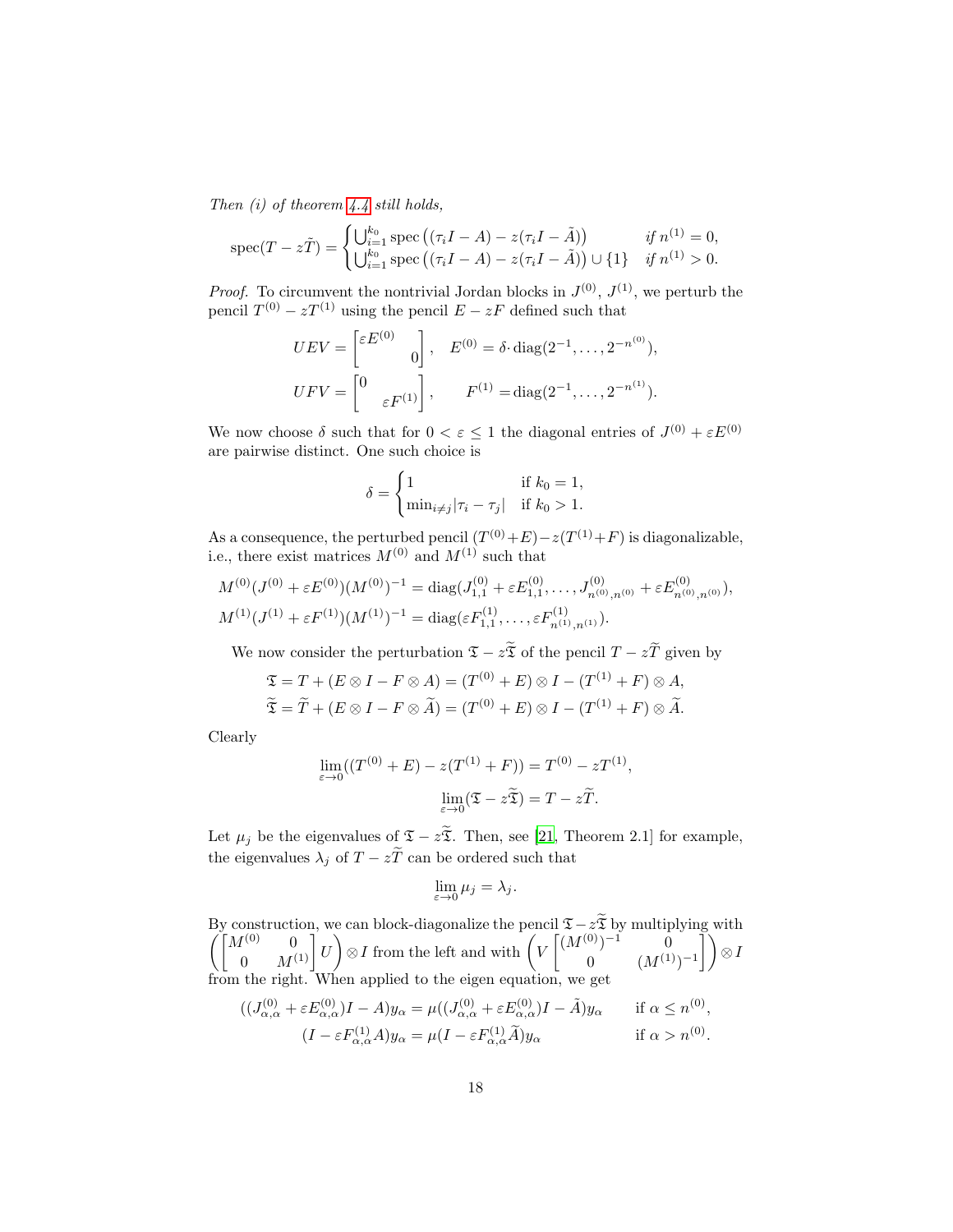By analogy with theorem [4.4,](#page-15-1) we have

$$
\text{spec}(\mathfrak{T} - z\tilde{\mathfrak{T}}) = \bigcup_{i=1}^{n^{(0)}} \text{spec}\left(((J_{i,i}^{(0)} + \varepsilon E_{i,i}^{(0)})I - A) - z((J_{i,i}^{(0)} + \varepsilon E_{i,i}^{(0)})I - \tilde{A})\right)
$$

$$
\cup \bigcup_{i=1}^{n^{(1)}} \text{spec}\left((I - \varepsilon F_{i,i}^{(1)}A) - z(I - \varepsilon F_{i,i}^{(1)}\tilde{A})\right).
$$

In the limit  $\varepsilon \to 0$ , we retrieve the eigenvalues of the pencils  $(J_{\alpha,\alpha}^{(0)}I - A)$  –  $z(J_{\alpha,\alpha}^{(0)}I-\widetilde{A})$  for  $\alpha\leq n^{(0)}$  and the eigenvalue 1 for  $\alpha>n^{(0)}$ . Note that there are only  $k_0 < n^{(0)}$  different values  $\tau_j$  for  $J_{\alpha,\alpha}^{(0)}$  because the Weierstrass form is not diagonal. Thus, we obtain the pencils  $(\tau_j I - A) - z(\tau_j I - \widetilde{A})$  with  $j \leq k_0$ .  $\Box$ 

Let us now use the above results for an analysis of splitting-based iterative methods for the system eq. [\(12\)](#page-10-1). We recall that splitting methods for the system  $Ax = b$  can be written as

$$
x_{i+1} = x_i + \tilde{A}^{-1}(b - Ax_i)
$$
 (18)

where  $\widetilde{A}$  is an easily invertible approximation to A. For example,  $\widetilde{A}$  may be the diagonal of A—giving the Jacobi iteration—or the lower triangular part—giving the Gauß-Seidel iteration. In a splitting method, the errors  $\epsilon_i = x - x_i$  satisfy

$$
\epsilon_{i+1} = (I - \widetilde{A}^{-1}A)\epsilon_i
$$

with the error propagator  $M = I - \widetilde{A}^{-1}A$ .

We now consider a special block version of the general splitting approach for the system  $T_n(A)x = e_1 \otimes v$  where  $T_n(A)$  has the form

$$
\widetilde{T_n(A)} = T_n(\widetilde{A}) = T_n^{(0)} \otimes I - T_n^{(1)} \otimes \widetilde{A}.
$$

Depending on the choice for  $\widetilde{A}$ , the matrix  $T_n(\widetilde{A})$  can be interpreted as resulting from a *block* splitting of  $T_n(A)$ . To see this, we first observe that for a Kronecker product of two matrices  $B \in \mathbb{C}^{k \times k}$  and  $C \in \mathbb{C}^{\ell \times \ell}$ , there exists a permutation matrix  $P$  such that

$$
P(B\otimes C)P^{\mathsf{T}}=C\otimes B.
$$

For more details, see, e.g., [\[18,](#page-25-6) eq. (1.3.5)]. Thus, we have

$$
\widetilde{PT_n(A)}P^{\mathsf{T}} = I \otimes T_n^{(0)} - \widetilde{A} \otimes T_n^{(1)},
$$

in which the nonzero blocks, which themselves are at most tridiagonal, are determined by the sparsity of  $A$  (and  $I$ ). Therefore, any  $A$  resulting from a splitting for A induces a block splitting  $PT_n(\widetilde{A})P^{\mathsf{T}}$  for  $PT_n(A)P^{\mathsf{T}}$ . For instance, if we take  $\widetilde{A}$  to be the diagonal of A, the matrix  $PT_n(\widetilde{A})P^{\mathsf{T}}$  is block diagonal and it represents the approximation to  $PT_n(A)P^{\mathsf{T}}$  corresponding to the block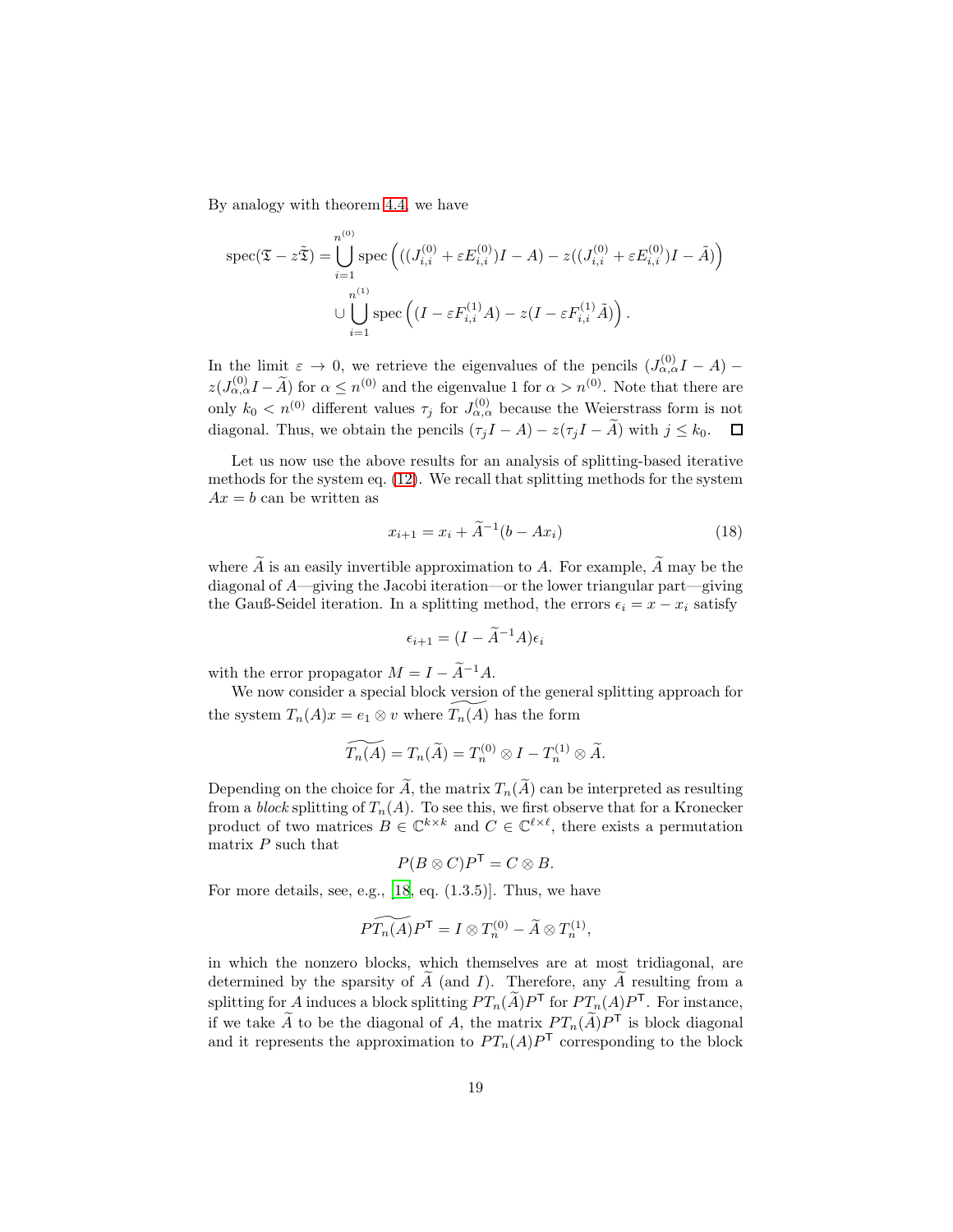Jacobi splitting. Similarly, if  $\widetilde{A}$  is the lower triangular part of A, we retrieve the block Gauß-Seidel splitting for the (permuted) matrix  $T_n(A)$ .

In the next theorem, we relate the spectrum of the error propagator  $M_{T_n}$  =  $I = T_n(\tilde{A})^{-1}T_n(A)$  for the CF-matrix to the spectra of error propagators  $I (\tilde{A} - \tau I)^{-1}(A - \tau I)$  where the shifts  $\tau$  are the poles of the rational function represented by the continued fraction.

<span id="page-19-0"></span>**Theorem 4.7.** *Given*  $\tilde{A}$  *as an approximation for*  $A$ *, assume that for any*  $\tau \in \mathbb{C}$ *we take*

$$
\widetilde{A-\tau I}=\widetilde{A}-\tau I.
$$

*Let*  $M(\tau) = I - (\widetilde{A - \tau I})^{-1}(A - \tau I)$  *and*  $M_{T_n} = I - T_n(\widetilde{A})^{-1}T_n(A)$  *be the error propagators for the shifted matrices*  $A - \tau I$  *and the CF-matrix*  $T_n(A)$ *, respectively.*

*Then*

$$
\operatorname{spec}(M_{T_n}) = \begin{cases} \bigcup_{i=1}^{k_0} \operatorname{spec}(M(\tau_i)) & \text{if } n^{(1)} = 0, \\ \bigcup_{i=1}^{k_0} \operatorname{spec}(M(\tau_i)) \cup \{0\} & \text{if } n^{(1)} > 0, \end{cases}
$$

*where*  $\tau_1, \ldots, \tau_{k_0}$  *are the eigenvalues of*  $T_n(A)$  *from the Weierstrass canonical form; see eq.* [\(13\)](#page-13-0)*.*

*Proof.* The eigenvalues of

$$
M_{T_n} = I - T_n(\widetilde{A})^{-1} T_n(A)
$$

are obviously  $1 - \mu$  where  $\mu$  are the eigenvalues of  $T_n(A)^{-1}T_n(A)$ . They can be interpreted as the eigenvalues of the pencil  $T_n(A) - zT_n(\tilde{A})$ . Theorem [4.6](#page-16-1) tells us that if  $n^{(1)} = 0$  they are given by the eigenvalues of the pencils  $(\tau_i I - A)$  –  $z(\tau_iI - \tilde{A})$ . Similarly, the eigenvalues of

$$
M(\tau_i) = I - (\widetilde{A} - \tau_i I)^{-1} (A - \tau_i I)
$$

are given by  $1-\mu$  where  $\mu$  are the eigenvalues of the pencil  $(A-\tau_iI)-z(\widetilde{A}-\tau_iI)$ which are those of the pencil  $(\tau_i I - A) - z(\tau_i I - \tilde{A})$ . In the case  $n^{(1)} > 0$ , the same argument as above can be made but in addition  $\mu = 1$  is possible.  $\Box$ 

Theorem [4.7](#page-19-0) tells us that the convergence speed for the block splitting method for  $T_n(A)$ , measured by the largest eigenvalue of the error propagator, is the slowest of all convergence speeds for the splitting based methods  $(A - \tau_i I).$ 

If the partial fraction expansion of the rational function has only simple poles and the polynomial part is constant, we can relate the eigenvectors of the error propagators according to the following corollary.

**Corollary 4.8.** Let the pencil  $T_n^{(0)} - zT_n^{(1)}$  have a diagonal Weierstrass canon*ical form. Then in addition to theorem [4.7,](#page-19-0)*

$$
M(\tau_i)w = \lambda w \quad \implies \quad \exists v \neq 0 : M_{T_n}(v \otimes w) = \lambda(v \otimes w).
$$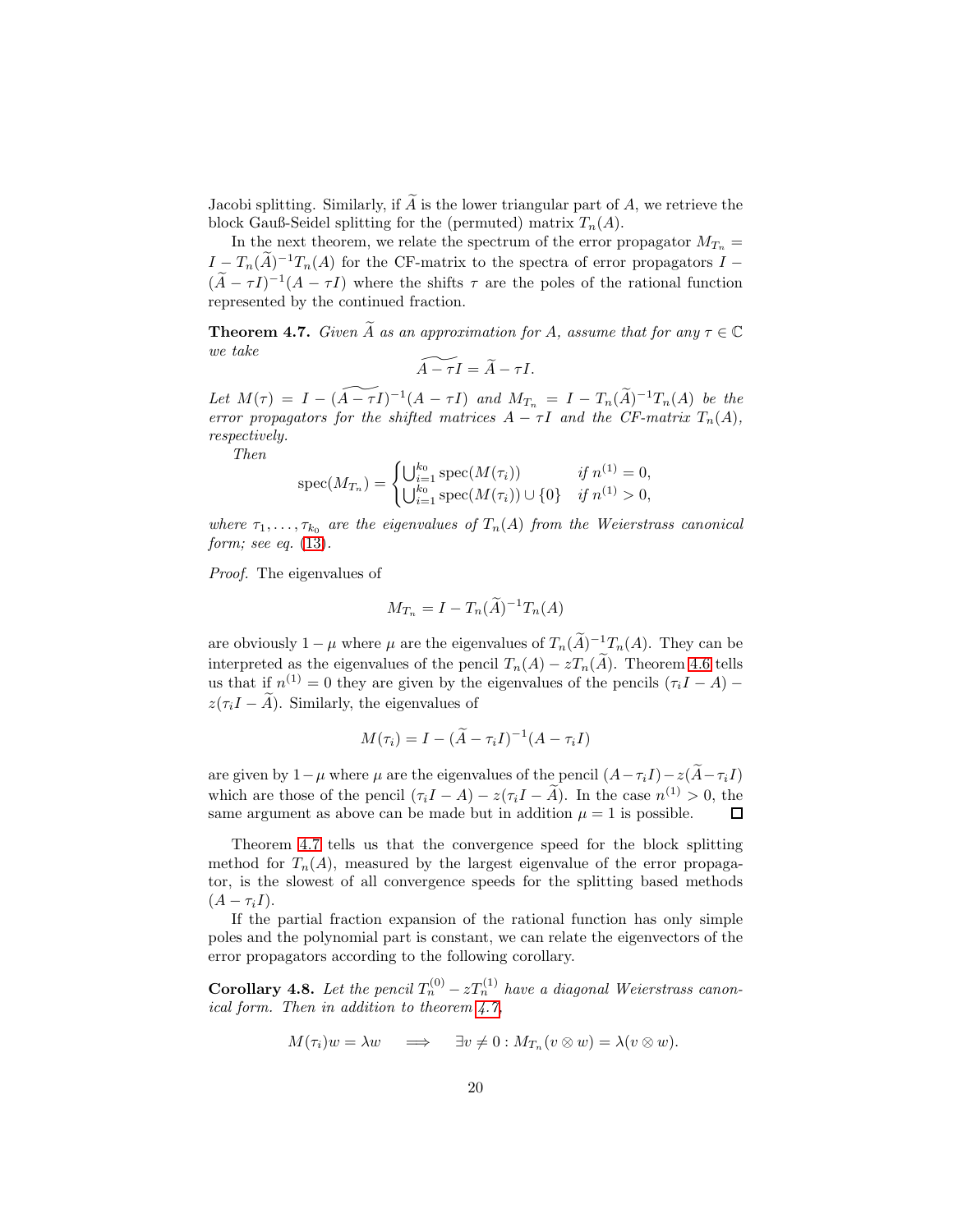*Proof.* By analogy with the proof for theorem [4.7,](#page-19-0) the identities in the error propagators do not influence the eigenvectors. What remains are the eigenvectors of the pencils  $(A - \tau_i I) - z(A - \tau_i I)$  which are also the eigenvectors of the pencils  $(\tau_i I - A) - z(\tau_i I - \tilde{A})$  on the left side and the eigenvectors of the pencil  $T_n(A) - zT_n(\widetilde{A})$  on the right side. Part (iii) in theorem [4.4](#page-15-1) proves the rest.  $\Box$ 

We conclude this section by remarking that each diagonal block of the (permuted) CF-matrix is tridiagonal. So their LU-factorizations can be obtained at low cost implying that the cost for performing one block Jacobi or block Gauss-Seidel iteration for the CF-matrix becomes comparable to the accumulated cost for (nonblock) Jacobi or Gauss-Seidel for all shifted systems  $A-\tau I$ . Our analysis shows that when working with these block iterations "stand-alone", we cannot expect to top the approach where we perform the corresponding nonblock iteration on all shifted systems from the partial fraction. We anticipate, however, that our analysis might be helpful when devising a smoother for a multigrid method (see, e.g., [\[22\]](#page-25-10)) for the CF system in future work.

# <span id="page-20-0"></span>5. Numerical examples

To illustrate the potential of the CF-matrix approach, we now present numerical examples. Emphasis is placed on how the preconditioned CF-matrix compares with the approach of the partial fraction expansion (see eq. [\(16\)](#page-15-2)). All calculations were done in MATLAB R2021a [\[23\]](#page-25-11).

Example 5.1 (Exponential function). First, consider the exponential function

$$
f(A)v = \exp(-A)v.
$$

According to [\[11,](#page-24-10) eq. (11.1.3)], a regular C-fraction for the inverse of the function,  $f(z)^{-1} = \exp(z)$ , is given by

$$
b_0 = 1
$$
,  $c_1 = 1$ ,  $c_i = \begin{cases} \frac{-1}{2(i-1)} & \text{if } i > 1 \text{ is even,} \\ \frac{1}{2i} & \text{if } i > 1 \text{ is odd.} \end{cases}$ 

We construct the CF-matrix from the contracted continued fraction as illus-trated in example [4.2](#page-11-0) for  $n = 20$  and apply (full) GMRES [\[10](#page-24-9)] to the resulting system  $T_{20}(A)x = e_1 \otimes v$  without preconditioning and with ILU(0) [\[24](#page-25-12), [25\]](#page-25-13) preconditioning. For comparison, we also calculate the poles  $\tau_j$  of the partial fraction expansion by solving the eigenvalue problem of the pencil  $T_{20}^{(0)} - zT_{20}^{(1)}$  $T_{20}^{(0)} - zT_{20}^{(1)}$  $T_{20}^{(0)} - zT_{20}^{(1)}$ . and apply GMRES to the resulting systems  $(A - \tau_j I)x_j = v$ . We report, for each iteration, the largest relative residual across all shifts, denoted as PFE in our figures.

<span id="page-20-1"></span><sup>&</sup>lt;sup>2</sup>Note that the Padé approximations in this case have simple poles only. Thus, the Weierstrass canonical form is diagonal.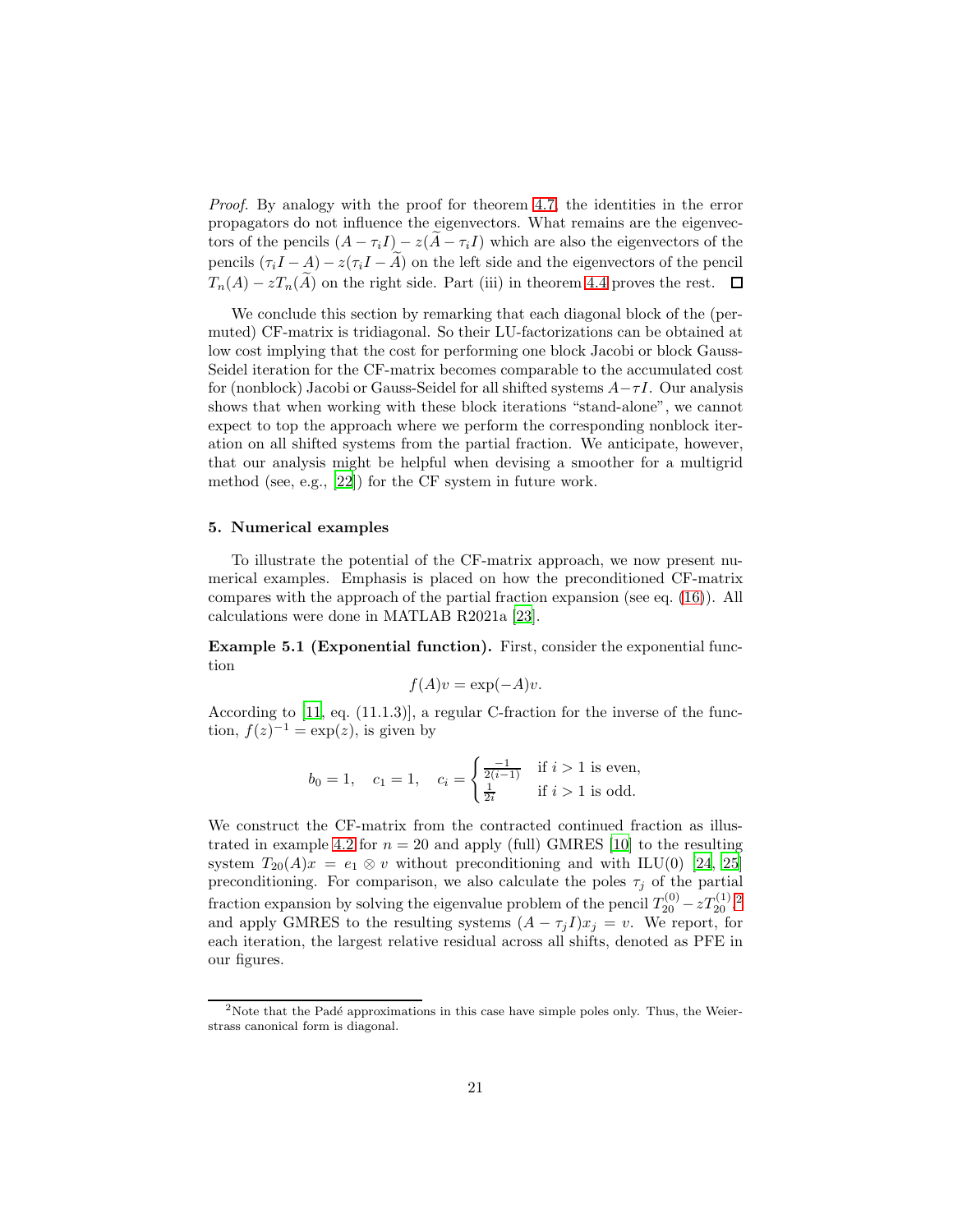<span id="page-21-0"></span>

Figure 1: Convergence for exp(−A) via GMRES

For A, we use two matrices. First, we take the discrete 2D Laplace operator on a square grid with Dirichlet boundary conditions, i.e.,

$$
A = A_0 \otimes I + I \otimes A_0 \text{ with } A_0 = \begin{bmatrix} 2 & -1 & & \\ -1 & 2 & \ddots & \\ & \ddots & \ddots & -1 \\ & & -1 & 2 \end{bmatrix} \in \mathbb{C}^{100 \times 100},
$$

which results in  $m = 100^2$ . As a less conventional matrix, we second consider a random sparse nonsingular M-matrix by creating a Z-matrix B via sprand in MATLAB and shifting it by its spectral radius plus 0.1, i.e.  $A = B + (\rho(B)) +$  $(0.01)I$ . To make it comparable to the 2D Laplace example, we use the same size  $m = 100^2$  and a similar density of  $5 \cdot 10^{-4}$ . The vector v is chosen as a random vector via the function rand. The convergence behavior for both matrices is plotted in fig. [1.](#page-21-0)

Note that the poles  $\tau_j$  in this example are complex numbers which necessitates the use of complex arithmetic for the shifted systems  $(A - \tau_j I)x_j = v$ even though  $A$  and  $v$  are real. Since, on the other side, the coefficients of the continued fraction are real, complex arithmetic is not required when working with the CF-matrix. In this sense, we can say that the roughly  $50\% - 80\%$  increase in iterations for the  $ILU(0)$  preconditioned CF-matrix is approximately compensated for by the fact that we avoid complex arithmetic.

Example 5.2 (Inverse square root). We now consider

$$
f(A)v = A^{-1/2}v.
$$

The inverse function  $f(z)^{-1} = \sqrt{z}$  is not differentiable at 0 which is why we use the Padé approximations for the function  $\hat{f}(z) = \sqrt{z+1}$ . A C-fraction for  $\hat{f}(z)$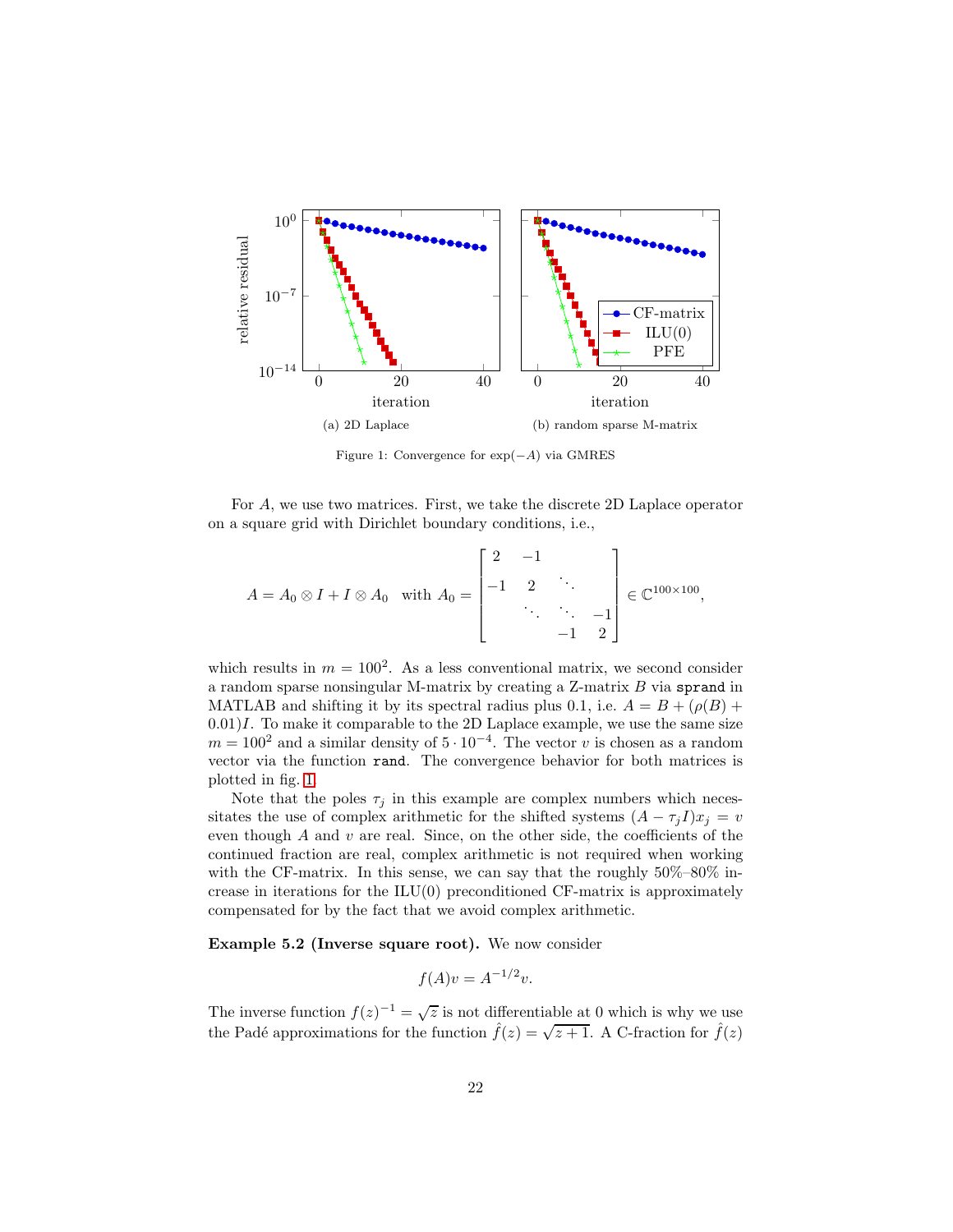<span id="page-22-1"></span>

Figure 2: Convergence for  $A^{-1/2}$  via GMRES

under the condition that  $|\text{Arg}(z + 1)| < \pi$  is given by [\[11,](#page-24-10) eq. (11.7.1)]

$$
b_0 = 1
$$
,  $c_1 = \frac{1}{2}$ ,  $c_i = \frac{1}{4}$  for  $i > 1$ .

To obtain a pencil for  $f(z)$ , we exploit  $\hat{f}(z-1) = f(z)$  which leads to

$$
T_n^{(0)} - (z-1)T_n^{(1)} = (T_n^{(0)} + T_n^{(1)}) - zT_n^{(1)}.
$$

Thus, we consider the modified CF-matrix

$$
T_{20}(A) = (T_{20}^{(0)} + T_{20}^{(1)}) \otimes I - T_{20}^{(1)} \otimes A.
$$

We repeat the procedure of the previous example<sup>[3](#page-22-0)</sup> and plot the results in fig. [2.](#page-22-1) For the 2D Laplace matrix, we see that the  $ILU(0)$  preconditioned CF-matrix approach results in much faster convergence than when using the partial fraction expansion, and for the random spare matrix example, the situation is similar, although significantly less pronounced.

Until now, we only compared the relative residuals of the linear system corresponding to the Padé approximation to the inverse square root. Due

$$
(A^2)^{-1/2} = A^{-1},
$$

we can determine the *error* for the approximation of the inverse square root if we start with a matrix A but approximate  $(A^2)^{-1/2}v$  which we compare with the solution of the linear system  $Ax = v$ . We use the 2D Laplace operator again. To prevent the condition number of  $A<sup>2</sup>$  from being too large, we add a shift of 0.1 to the matrix  $A, A \rightarrow A + 0.01I$ . The result is shown in fig. [3.](#page-23-0) The plateau to be observed for  $n = 20$  at  $10^{-4}$  for ILU(0)-preconditioned GMRES for the

<span id="page-22-0"></span><sup>&</sup>lt;sup>3</sup>The Padé approximations for this example have again only simple poles.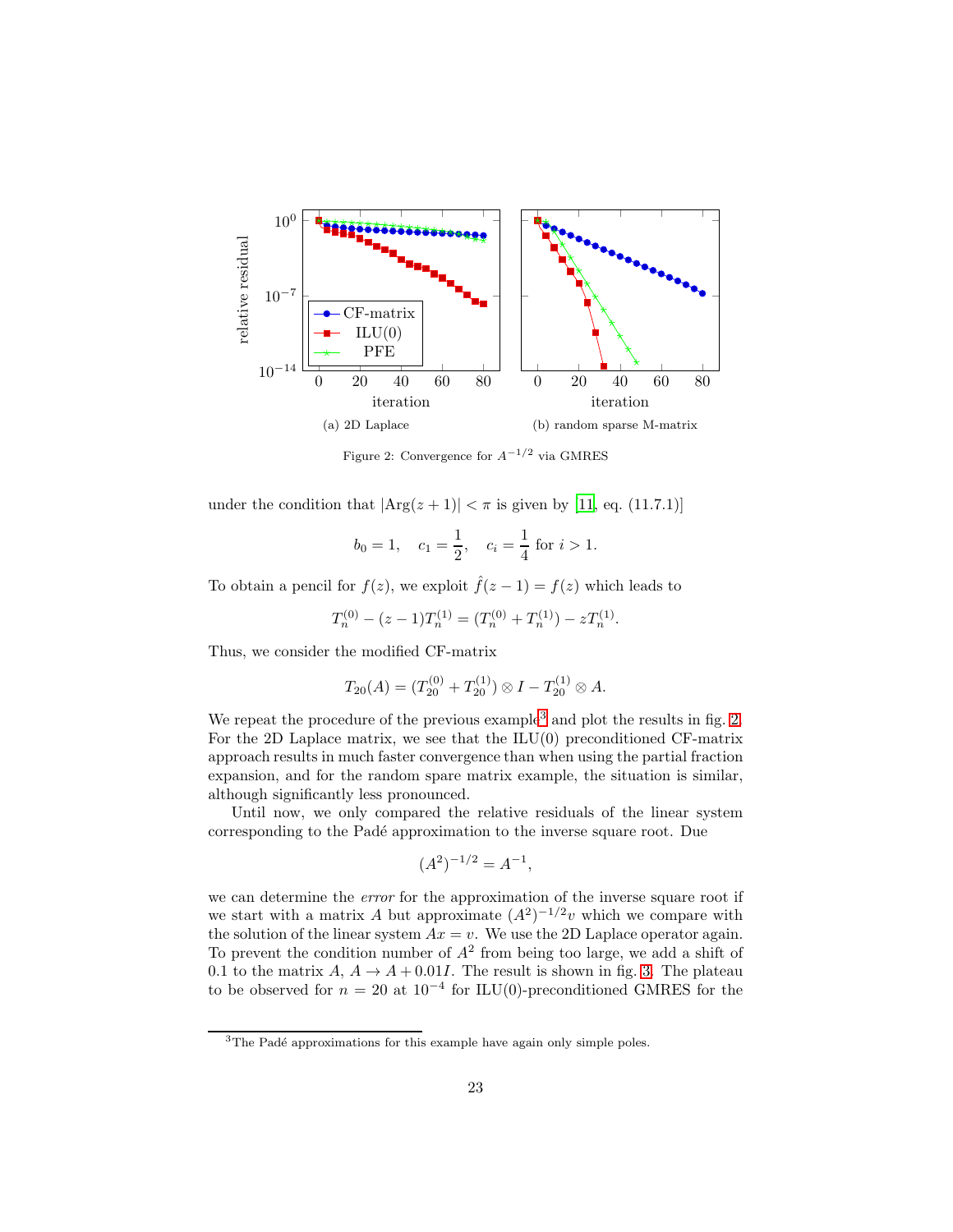<span id="page-23-0"></span>

Figure 3: Comparison of the errors for  $(A^2)^{-1/2}$  via GMRES

CF-matrix reflects the accuracy of the Padè approximation of degree  $n = 20$ to the exact inverse square root. When increasing the degree of the diagonal Padé approximation  $n$ , we expect this accuracy to increase, as well. Indeed, for  $n = 40$ , the plateau starts to form at around  $10^{-7}$  only (right part of fig. [3\)](#page-23-0).

### 6. Conclusion and Outlook

Starting from the observation that the approximants of a continued fraction can be expressed as the  $(1,1)$  element of the inverse of a corresponding tridiagonal matrix, we showed that for a rational function r we can describe  $r(A)v$  as the solution of a linear system whose coefficient matrix, the CF-matrix, is block tridiagonal. What we need is a continued fraction describing  $r(z)$ . For some continued fractions like regular C-fractions, the resulting CF-matrix contains no higher powers of A and is thus readily available.

For C-fractions, their contractions and similar continued fractions, the Kronecker structure of the CF-matrix involves a matrix pencil with tridiagonal matrices. We showed how the partial fraction expansion of  $r(z)$  is related to the Weierstrass canonical form of this pencil. We established a connection to Sylvester-type matrix equations and proved that if  $r(z)$  has simple poles only and a certain block structure is used, splitting methods like block Jacobi and block Gauß-Seidel on the CF-matrix exhibit the same convergence properties as their nonblock version on the shifted systems  $(A - \tau_i I)$  of the partial fraction expansion. In our numerical experiments, we showed results that used (preconditioned) GMRES rather than (block) Jacobi or Gauß-Seidel and obtained fast convergence using ILU(0) as a preconditioner.

An immediate application of the CF-matrix approach is in situations where a continued fraction is available but the computation of its partial fraction expansion is ill-conditioned and thus error-prone. In addition, we expect that the investigations presented here lay the ground for the development of further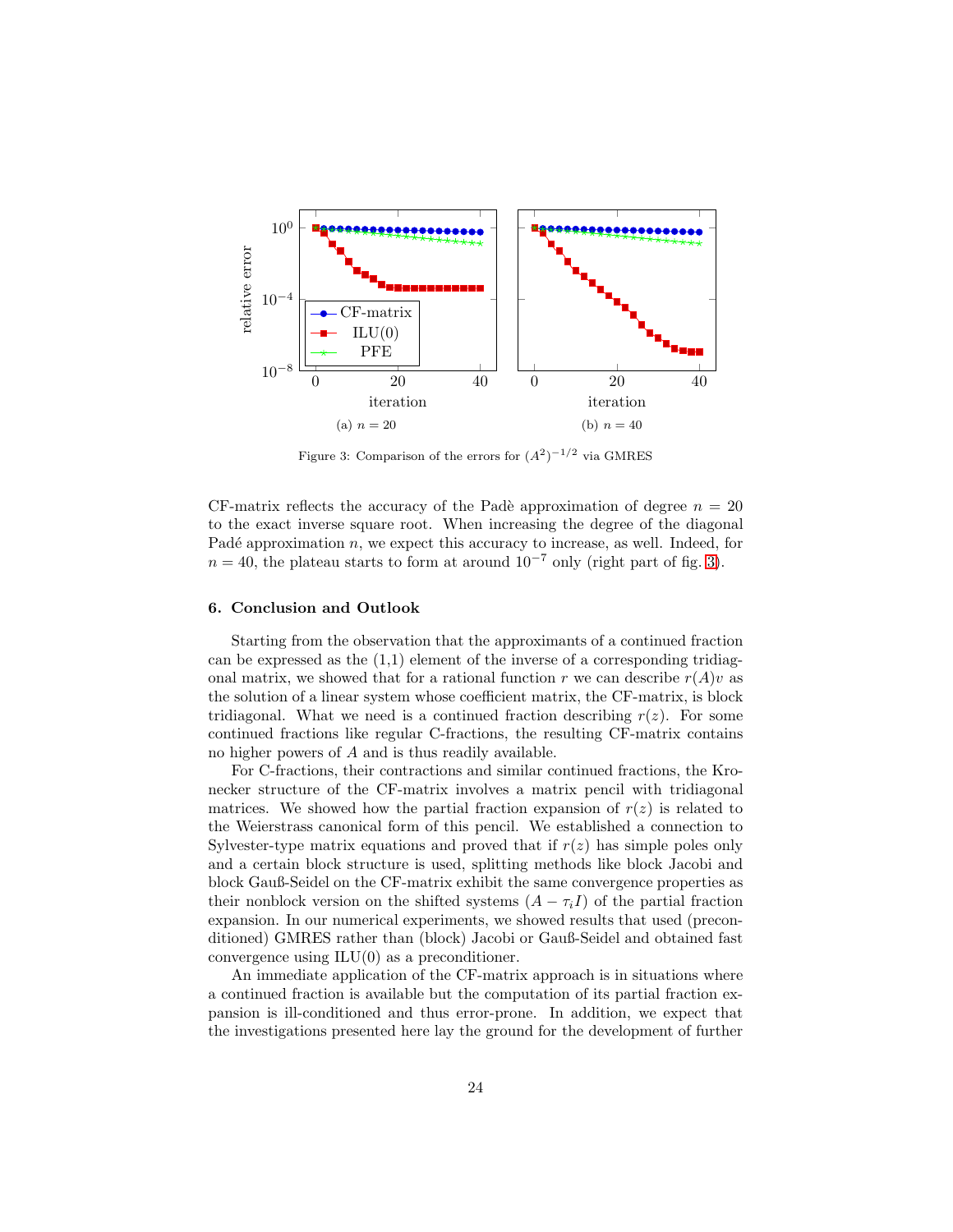approaches. Our analysis of the connection between Jacobi and Gauß-Seidel on the CF-matrix with these methods on the shifted matrices can be regarded as the first step towards an understanding of smoothers to be used in a multigrid approach on the CF-matrix. The question of how to develop appropriate coarsening strategies is open and has not been addressed in this paper.

# References

- <span id="page-24-0"></span>[1] N. J. Higham, Functions of Matrices: Theory and Computation, SIAM, Philadelphia, PA, 2008. [doi:10.1137/1.9780898717778](https://doi.org/10.1137/1.9780898717778).
- <span id="page-24-1"></span>[2] E. Gallopoulos, Y. Saad, Efficient solution of parabolic equations by Krylov approximation methods, SIAM J. Sci. and Stat. Comput. 13 (5) (1992) 1236–1264. [doi:10.1137/0913071](https://doi.org/10.1137/0913071).
- <span id="page-24-2"></span>[3] C. S. Kenney, A. J. Laub, The matrix sign function, IEEE Trans. Automat. Control 40 (8) (1995) 1330–1348. [doi:10.1109/9.402226](https://doi.org/10.1109/9.402226).
- <span id="page-24-3"></span>[4] C. Moler, C. Van Loan, Nineteen dubious ways to compute the exponential of a matrix, twenty-five years later, SIAM Rev. 45 (1) (2003) 3–49. [doi:10.1137/S00361445024180](https://doi.org/10.1137/S00361445024180).
- <span id="page-24-4"></span>[5] L. N. Trefethen, Approximation Theory and Approximation Practice, SIAM, Philadelphia, PA, 2018. [doi:10.1137/1.9781611975949](https://doi.org/10.1137/1.9781611975949).
- <span id="page-24-5"></span>[6] A. Frommer, V. Simoncini, Matrix Functions, in: W. H. A. Schilders, H. A. van der Vorst, J. Rommes (Eds.), Model Order Reduction: Theory, Research Aspects and Applications, Mathematics in Industry, Springer, Heidelberg, 2008, pp. 275–304. [doi:10.1007/978-3-540-78841-6\\_13](https://doi.org/10.1007/978-3-540-78841-6_13).
- <span id="page-24-6"></span>[7] S. Güttel, Rational Krylov approximation of matrix functions: Numerical methods and optimal pole selection, GAMM-Mitt. 36 (1) (2013) 8–31. [doi:10.1002/gamm.201310002](https://doi.org/10.1002/gamm.201310002).
- <span id="page-24-7"></span>[8] R. Haydock, V. Heine, M. J. Kelly, Electronic structure based on the local atomic environment for tight-binding bands. II, J. Phys. C 8 (16) (1975) 2591–2605. [doi:10.1088/0022-3719/8/16/011](https://doi.org/10.1088/0022-3719/8/16/011).
- <span id="page-24-8"></span>[9] T. Ozaki, Continued fraction representation of the Fermi-Dirac function for large-scale electronic structure calculations, Phys. Rev. B 75 (Jan 2007). [doi:10.1103/PhysRevB.75.035123](https://doi.org/10.1103/PhysRevB.75.035123).
- <span id="page-24-9"></span>[10] Y. Saad, M. H. Schultz, GMRES: A generalized minimal residual algorithm for solving nonsymmetric linear systems, SIAM J. Sci. and Stat. Comput. 7 (3) (1986) 856–869. [doi:10.1137/0907058](https://doi.org/10.1137/0907058).
- <span id="page-24-10"></span>[11] A. Cuyt, V. B. Petersen, B. Verdonk, H. Waadeland, W. B. Jones, Handbook of Continued Fractions for Special Functions, Springer, Dordrecht, 2008. [doi:10.1007/978-1-4020-6949-9](https://doi.org/10.1007/978-1-4020-6949-9).